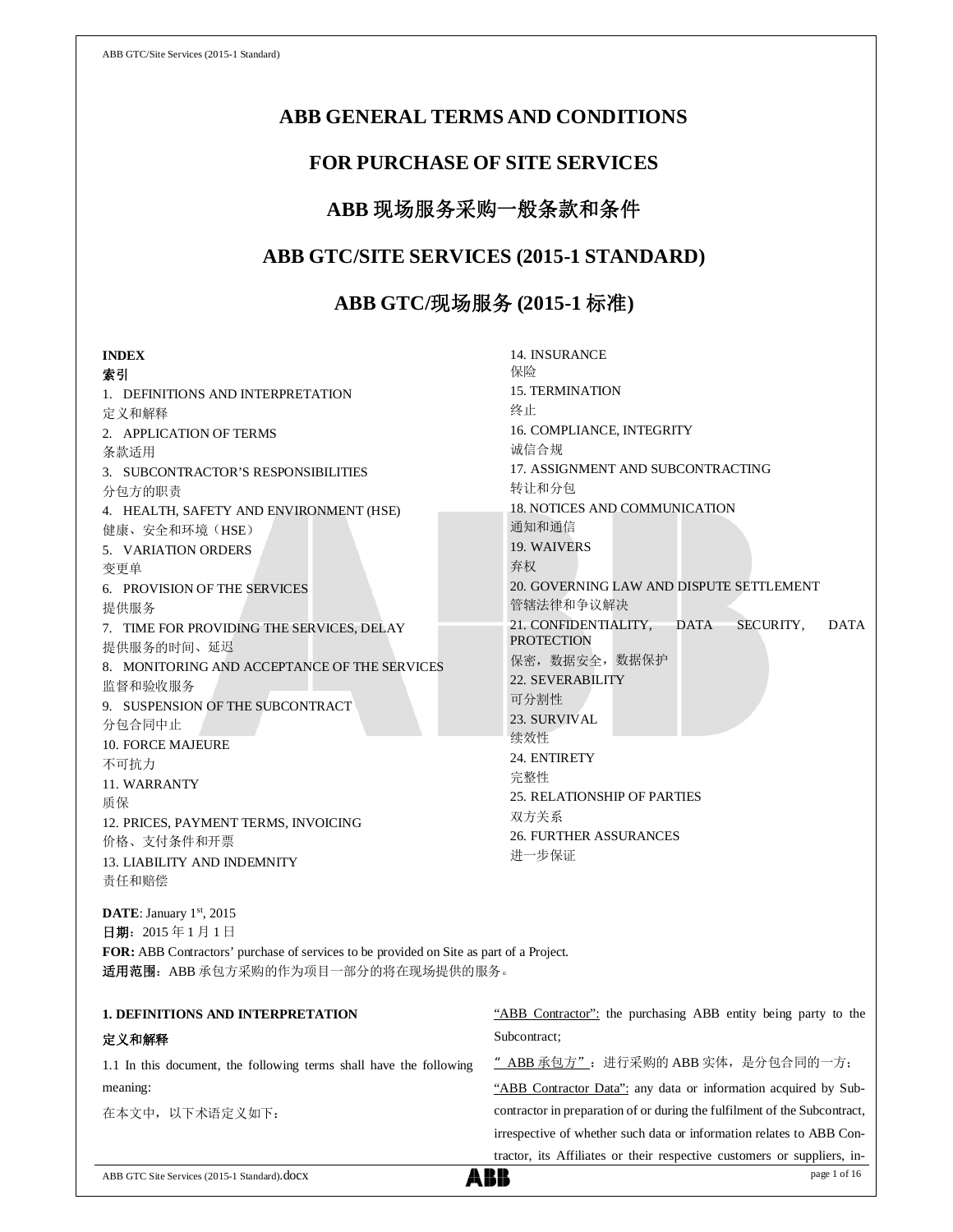cluding but not limited to all technical or commercial know-how, drawings, specifications, inventions, processes or initiatives which are of a confidential nature as well as data or information belonging to ABB Contractor or its Affiliates (i) relating to an identified or identifiable individual or legal entity or any other entity which is subject to applicable data protection or privacy laws and regulations, and/or (ii) being qualified as "personal data", "personal information", or "personally identifiable information" within the meaning of the applicable laws;

"ABB 承包方数据":分包方在准备或履行分包合同过程中获得 的任何数据或信息,无论此种数据或信息是否和 ABB 承包方、其 关联公司或它们的相关客户或供应商有关,包括但不限于具有保 密性质的所有技术或商业专有技术、图纸、规格、发明、流程或 首创以及属于 ABB 承包方或其关联公司的下列数据或信息:(i) 受 数据保护或隐私法律法规约束的已识别的或可识别的个人或法律 实体或任何其他实体有关的数据或信息,和/或(ii)属于所适用法律 定义的"个人数据"、"个人信息"、或"个人可识别信息"的 数据或信息;

"ABB GTC/Site Services": the present ABB General Terms and Conditions for Purchase of Site Services (2015-1 Standard);

"《ABB GTC/现场服务》":本《ABB 现场服务采购一般条款 和条件》(2015-1 标准);

"Affiliate": any entity, whether incorporated or not, which presently or in the future, directly or indirectly owns, is owned by, or is under common ownership with a Party, by virtue of a controlling interest of 50 % or more of the voting rights or the capital;

"关联公司":现在或将来直接或间接以拥有 50%控制利益或以 上投票权或股本的方式控制一方、被一方控制或与一方一起受其 他方控制的任何公司制或非公司制实体;

"Client": the person, firm or company who has employed or will employ ABB Contractor for the execution of the Project;

"客户":已经雇佣或将要雇佣 ABB 承包方以完成项目的自然人、 企业或公司;

"Effective Date": the day when the Subcontract comes into full force and effect as stated in the Subcontract;

"生效日":分包合同中载明的分包合同生效的日期;

"Main Contract": the contract entered into between Client and ABB Contractor in respect of the Project;

"主合同":客户和 ABB 承包方就项目缔结的合同;

"Order": ABB Contractor's purchase order (PO) issued to Subcontractor requesting the provision of Services as specified in the Order, which is subject to the ABB GTC/Site Services and the Special Terms and Conditions, as the case may be. An Order can be placed either (i) as an electronic Order, or (ii) as a written Order; in both cases the Order shall contain a reference to the ABB GTC/Site Services;

"订单":ABB 承包方向分包方发出的采购订单(PO),要求 提供订单中载明的服务,并视情况遵守《ABB GTC/现场服务》和 《特别条款和条件》。订单可以(i) 以电子订单形式出具,或 (ii) 以 书面订单形式出具;在两种情况下订单需包含对《ABB GTC/现场 服务》的援引;

"Party": either ABB Contractor or Subcontractor, collectively referred to as "Parties";

"一方": ABB 承包方或分包方,二者合称"双方";

"Project": the project to be executed by ABB Contractor under the Main Contract;

"项目": ABB 承包方在主合同下执行的项目;

"Project Designed Goods": the material, components, machinery and equipment, supplies and other items delivered by a third party for the completion of the Project and defined in the Subcontract;

"项目定制货物":为完成项目而由第三方交付的在分包合同中 定义的材料、零件、机器和设备、物资和其他物品;

"Schedule": the time for completion of the Services as specified in the Subcontract;

"时间表":分包合同中载明的完成服务的时间;

"Services": the services to be provided by Subcontractor on Site which are specified in the Subcontract, including but not limited to supervision of civil and installation works, provision of commissioning and testing of Project Designed Goods and all other undertakings, obligations and responsibilities of Subcontractor specified in the Subcontract, including all equipment;

"服务":分包合同中规定的将由分包方在现场提供的服务,包 括但不限于土建和安装工作的监督,调试和测试项目定制货物, 以及所有分包合同中规定的分包方的其他事务、义务和责任,包 括所有设备;

"Site": the location where Subcontractor shall provide the Services;

"现场":分包方应提供服务的场所;

"Subcontract": a written contract, comprising of:

"分包合同":书面合同,包含:

- Subcontract Execution Document, 分包合同执行文件,
- Special Terms and Conditions, 《特别条款和条件》,
- ABB GTC/Site Services, 《ABB GTC/现场服务》,
- Annexes, 附件

and/or the Order, which is accepted by Subcontractor (either expressly by written statement or impliedly by fulfilling the Subcontract in whole or in part);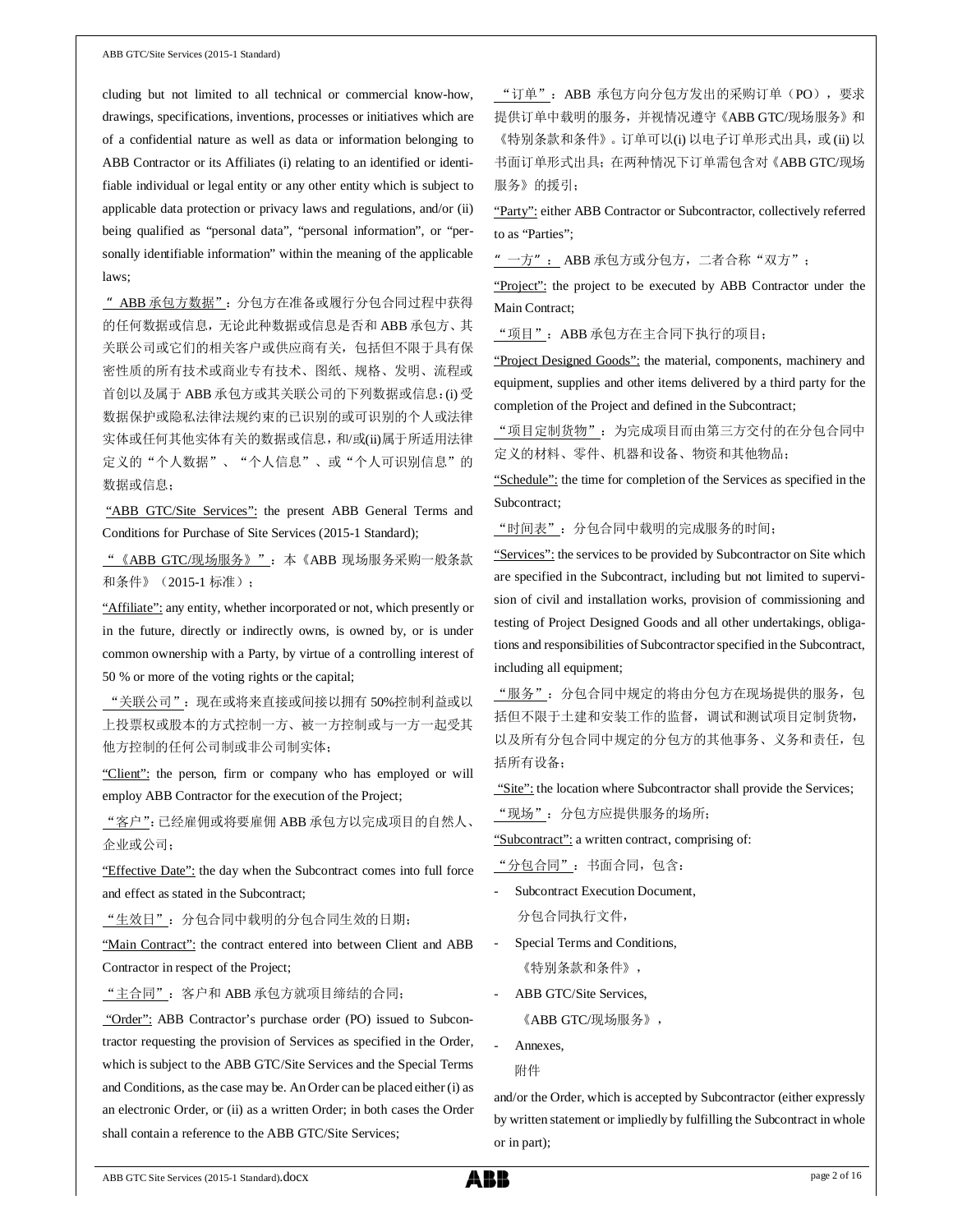和/或经分包方接受的订单(无论是以书面明示的或以全部或部分 履行分包合同而默示地接收订单);

"Subcontractor": the party of the Subcontract responsible for providing the Services;

"分包方":负责提供服务的分包合同的一方;

"Subcontract Price": the price to be paid by ABB Contractor to Subcontractor as specified in the Subcontract;

"分包合同价格":分包合同中载明的 ABB 承包方将支付给分包 方的价格;

"Variation Order": a change to the Subcontract such as to alter the Schedule, and to amend, to omit, to add to, or otherwise to change the Services or any parts thereof;

"变更单":对分包合同进行的变更,比如更改时间表、修改、 删除、添加或变更服务或其任何部分;

1.2 Unless otherwise specified in the present ABB GTC/Site Services or the Subcontract:

除非本《ABB GTC/现场服务》或分包合同中另有规定,否则:

1.2.1 References to Clauses are to Clauses of the ABB GTC/Site Services;

参考条款是指参考《ABB GTC/现场服务》中的条款;

1.2.2 Headings to Clauses are for convenience only and do not affect the interpretation of the ABB GTC/Site Services;

条款标题仅为提供方便,不应影响《ABB GTC/现场服务》条款的 解释;

1.2.3 The use of the singular includes the plural and vice versa.

单数词语的使用包含其复数,反之亦然。

1.3 Capitalized terms used in the ABB GTC/Site Services and the Subcontract shall have the meaning and shall be interpreted in the way described under Clause 1.1 above or as otherwise expressly defined in the ABB GTC/Site Services, or the Subcontract.

《ABB GTC/现场服务》和分包合同中使用的大写术语的含义和解 释应遵照以上第 1.1 条, 或在《ABB GTC/现场服务》或分包合同 中另行明确定义的含义。

#### **2. APPLICATION OF TERMS**

### 条款适用

2.1 The Subcontract, including the ABB GTC/Site Services, shall be the exclusive terms and conditions upon which ABB Contractor is willing to deal with Subcontractor, and the terms of the Subcontract, including the ABB GTC/Site Services, shall govern the contractual relationship between ABB Contractor and Subcontractor.

分包合同(包括《ABB GTC/现场服务》)应为 ABB 承包方愿意 和分包方交易的排他性条款,并且分包合同(包括《ABB GTC/ 现场服务》的条款)应支配 ABB 承包方和分包方的合同关系。

2.2 No terms or conditions endorsed upon, delivered with or contained in Subcontractor's quotations, acknowledgements or acceptances, specifications or similar documents will form part of the Subcontract, and Subcontractor waives any right which it otherwise might have to rely on such other terms or conditions.

分包方报价单、确认书或接受函、规范或类似文档上背书的、随 带的或包含的条款不应构成分包合同的一部分,分包方放弃任何 其针对这些条款享有的权利。

2.3 Any amendment to the Subcontract or deviations from the provisions of the Subcontract shall have no effect unless expressly agreed in writing by the Parties.

任何对于分包合同的修订或对分包合同条款提出的偏差应无效, 除非双方通过书面明确同意。

## **3. SUBCONTRACTOR'S RESPONSIBILITIES**

#### 分包方的职责

3.1 Subcontractor shall provide the Services:

分包方应按以下条件提供服务:

3.1.1 in accordance with the applicable laws and regulations;

遵守相应的法律法规;

3.1.2 in accordance with the quality standards stated under Clause 11.1 and further specified in the Subcontract;

遵照第 11.1 条说明的和分包合同中进一步指明的质量标准;

3.1.3 free from defects and from any rights of third parties;

没有缺陷并且不存在第三方的任何权利;

3.1.4 on the dates specified in the Schedule;

按照时间表的规定日期;

3.1.5 in the quantity specified in the Subcontract; and

符合分包合同规定的数量;和

3.1.6 in accordance with ABB Contractor's instructions which may be issued from time to time; and

根据 ABB 承包方不时发布的指示: 和

3.1.7 by skilled, experienced and competent engineers, foremen and labour, hired in numbers necessary for the proper and timely provision of the Services.

由雇佣的能适当和按时提供服务所需人数的,熟练的、有经验的 和能胜任的工程师、工长和工人完成。

3.2 Subcontractor shall not substitute or modify any of the Services without ABB Contractor's prior written approval.

未经 ABB 承包方事先书面批准,分包方不应替换或修改任何服务。

3.3 Subcontractor shall access the Site only with ABB Contractor's prior written approval. ABB Contractor shall grant Subcontractor access to the respective portions of the Site (as may be required in accordance with the Schedule) to enable Subcontractor to perform its obligations under the Subcontract.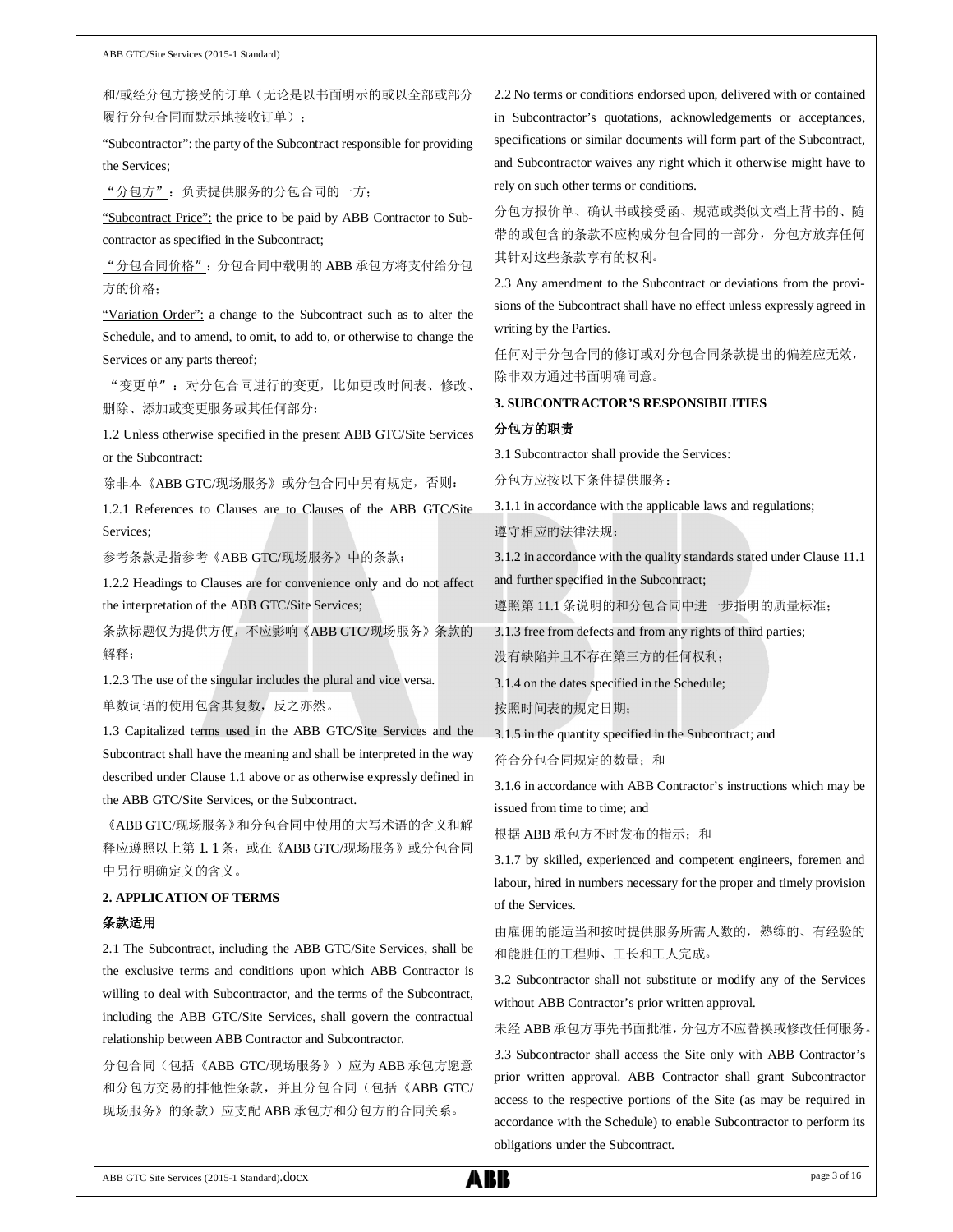分包方应仅当获得 ABB 承包方事先书面批准后方可进入现场。 ABB 承包方应授权分包方进入现场的相关部分(根据时间表需要), 以使分包方能履行分包合同下的义务。

3.4 Subcontractor shall co-operate with ABB Contractor's request in scheduling and providing the Services to avoid conflict or interference with work provided by other contractors and third parties at Site.

## 分包方应配合 ABB 承包方的要求安排和提供服务,以避免与在现 场工作的其它分包商和第三方产生冲突或带来干扰。

3.5 Subcontractor shall co-ordinate the performance of the Services with ABB Contractor's Site management, taking into account the conditions prevailing on the Site. Subcontractor shall supply all equipment relevant to the Services to be provided and special tools of whatever kind, commissioning spares and consumables required for these Services. For the avoidance of doubt, special tools shall include all items required to work on the instrumentation and the control equipment and to install, set-up and configure the controls and transmitters provided with the Project Designed Goods. All spare parts, special tools and consumables shall become the property of ABB Contractor.

分包方应与 ABB 承包方的现场管理协调提供服务,考虑现场当时 的条件。分包方应提供与将被提供的服务有关的所有设备和特殊 工具,以及这些服务所需的调试备件和耗材。为避免疑问,特殊 工具应包括需在仪器和控制设备上工作的所有物品,以及安装、 组建和配置与项目定制货物一起提供的控制装置和变送器所需的 所有物品。所有备件、特殊工具和耗材应成为 ABB 承包方的财产。

3.6 Subcontractor shall in a timely manner obtain and pay for all permits, licenses, visas and approvals necessary to allow its personnel to execute the Services in accordance with the Schedule. Personnel shall comply with particular country specific travel safety instructions and/or restrictions as provided by ABB Contractor. Subcontractor shall employ and provide sufficient number of competent and experienced personnel for the execution of the Services. Upon ABB Contractor's request Subcontractor shall remove forthwith from the Site any person who, in the opinion of ABB Contractor, misconducts or is incompetent or negligent. Any person so removed shall be replaced within fifteen (15) calendar days by a competent substitute. All costs relating to such removal shall be borne by Subcontractor. Subcontractor shall employ only persons free from contagious diseases. Subcontractor shall, if requested by ABB Contractor, perform medical examination of his employees and provide ABB Contractor with the results of such examination, unless such provision would violate applicable laws.

分包方应及时获得使其人员根据时间表履行服务必要的所有许可、 授权、签证和批准并付款。人员应遵守 ABB 承包方提供的有关特 定国家旅行安全的要求和/或限制。分包方应雇佣和提供足够人数 的能胜任和有经验的人员来完成服务。应 ABB 承包方的要求,分 包方应立即将 ABB 承包方认为有不当行为的、或不胜任的或疏忽

大意的任何人移除出现场。任何被移除的人应在十五(15)个日 历日内被能胜任的人代替。所有与此种移除有关的费用应由分包 方承担。分包方仅应雇佣没有传染病的人员。如果 ABB 承包方要 求,分包方应对其员工进行体检,并向 ABB 承包方提供检查结果, 除非该提供将违反适用的法律。

3.7 Subcontractor shall satisfy itself as to the specifics of the Site, and all aspects thereof insofar as they affect the execution of the Services. Subcontractor shall also satisfy itself as to the means of access to the Site, the accommodation which may be required, the extent and nature of work and materials necessary for execution and completion of the Services, and whether Subcontractor has reasonably considered all such aspects in the Subcontract Price.

分包方应了解并接受现场的所有详情和对服务有影响的所有方面。 分包方同样应了解并接受进入现场的方法、所需的住宿、工作的 范围和性质、执行和完成服务所需的物料、并且在分包合同价格 中合理考虑所有方面。

3.8 ABB Contractor may request Subcontractor to nominate and use a local sub-supplier to provide Services in the country of Site and to enter into the respective supply agreement with such sub-supplier. If Subcontractor nominates a sub-supplier for this purpose, Subcontractor warrants and undertakes to ABB Contractor that Subcontractor will coordinate its respective duties and obligations with the duties and obligations of that sub-supplier. Subcontractor will also ensure that Subcontractor and its sub-supplier jointly provide the supervision of the installation, commissioning of the Project Designed Goods and perform all work incidental thereto and/or otherwise necessary to ensure that the Project Designed Goods are completed and operational in accordance with the Subcontract.

ABB 承包方可以要求分包方,指定和使用现场所在国的当地的次 级供应商来提供服务,并与此种次级供应商签订相关的供货协议。 如果分包方因此目的指定次级供应商,分包方向 ABB 承包方保证 和承诺分包方将协调其与次级供应商之间相关的责任和义务。分 包方将保证其和其次级供应商共同进行项目定制货物的安装监督、 调试和履行为使项目定制货物能按照分包合同完成和运行所必需 的附带工作和/或其他事宜。

3.9 Subcontractor shall be responsible for any activities performed by its employees in relation to the Subcontract, and in particular the following shall apply:

分包方应对其员工履行的与分包合同有关的任何行为负责,特别 是以下内容应适用:

3.9.1 Subcontractor assumes full and exclusive responsibility for any accident or occupational disease occurred to its employees in relation to the performance of the Subcontract.

分包方对其员工发生的与履行分包合同有关的任何事故或职业病 承担完全的排他性的责任。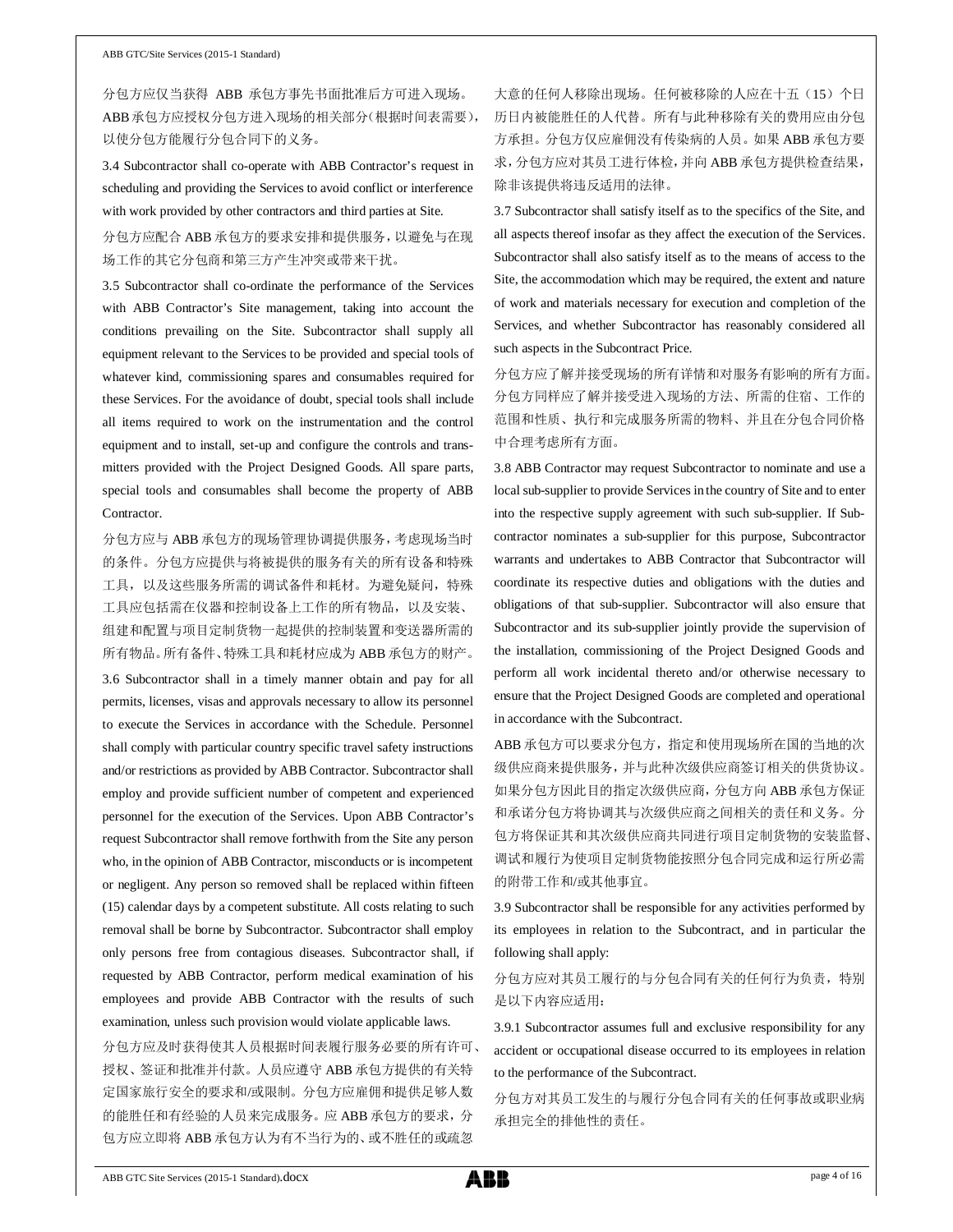3.9.2 It is expressly agreed that the Subcontract does not imply any employment relationship between ABB Contractor and Subcontractor, or between ABB Contractor and Subcontractor's employees assigned to the execution of the Subcontract. ABB Contractor shall remain free of any direct or indirect responsibility or liability for labour, social security or taxes with respect to Subcontractor and its employees assigned to the performance of the Subcontract.

双方明确同意,分包合同并不意味着ABB承包方和分包方之间存 在任何雇佣关系,或ABB承包方和分包方指派完成分包合同的员 工之间有任何雇佣关系。对于分包方和其委派完成分包合同的员 工, ABB承包方不承担任何直接或间接的与劳动、社会保险或税 务有关的责任或债务。

3.9.3 Subcontractor shall hire in its own name all employees required to perform effectively the Subcontract, who shall under no circumstances act as ABB Contractor's employees.

## 分包方应以其名义雇佣有效履行分包合同所需的所有雇员,这些 雇员在任何情况下不得以 ABB 承包方雇员的名义行事。

3.9.4 Subcontractor shall be solely and exclusively responsible for any claims and/or lawsuits filed by its employees and – unless caused by ABB Contractor's gross negligence or intentional act – hold ABB Contractor entirely safe and harmless from such claims and/or lawsuits. Subcontractor undertakes to voluntarily appear in court, recognizing its status as sole and exclusive employer, and to provide ABB Contractor with any and all requested documentation necessary to ensure proper legal defence of ABB Contractor in court.

分包方应单独和排他性地对由其员工提起的任何索赔和/或诉讼 负责(除非由 ABB 承包方的重大过失或故意行为导致), 并使 ABB 承包方完全安全和免于承担此种索赔和/或诉讼的责任。分包 方承诺其会自愿出庭,并承认其单独和排他性的雇主的身份,并 向 ABB 承包方提供保证能使 ABB 承包方在法庭中有适当的法律 辩护的任何和所有所需的文件和信息。

3.9.5 ABB Contractor is authorized to make any payments due to Subcontractor's employees performing the Subcontract, in order to avoid lawsuits. Such payments may be made through withholding Subcontractor's credits, through offsetting or in any other way. Subcontractor shall provide any support requested by ABB Contractor with regard to such payments and indemnify ABB Contractor for any payments made.

ABB承包方被授权向履行分包合同的分包方雇员支付任何到期款 项,以避免诉讼。此种付款通过扣除给予分包方的信用额度、抵 消或任何其他方式来进行。分包方应根据 ABB 承包方要求提供关 于此种付款所需的任何支持且就此付款对 ABB 承包方进行补偿。 **4. HEALTH, SAFETY AND ENVIRONMENT (HSE)**

#### 健康、安全和环境(**HSE**)

4.1 Subcontractor shall comply and ensure compliance by any of its employees and subcontractors with all applicable laws relating to HSE throughout the performance of the Subcontract.

分包方应在履行分包合同过程中遵守和保证其员工和分包商遵守 适用的关于 HSE 的法律。

4.2 Subcontractor shall comply with (i) ABB Contractor's HSE instructions for the Site and ABB's Code of Practice for Safe Working (as referred to in the Special Terms and Conditions), (ii) Client's instructions concerning HSE at Site and (iii) applicable industry standards and good engineering practice.

分包方应遵守(i) ABB 承包方的现场 HSE 指示 和 ABB 的安全施工 规范 (参照《特别条款和条件》), (ii) 客户的现场 HSE 指示和 (iii) 适用的行业标准和良好的工程惯例。

4.3 Subcontractor shall ensure that all its personnel, and its subcontractors' personnel, working on Site shall have received relevant training and induction before being allowed to work on Site. Subcontractor shall immediately remove from Site any person who, in ABB Contractor's opinion, fails to comply with the provisions of the relevant legislation, regulations and rules as appropriate or such other HSE legislation, which from time to time may be in force.

分包方应保证其所有在现场工作的人员,和其分包商的人员,在 被允许在现场工作之前应接受过相关培训。分包方应立即将 ABB 承包方认为未遵守适当的相关法律、法规和规则,或其他不时生 效的 HSE 法律的任何人员从现场撤走。

4.4 Subcontractor shall be solely responsible for the health and safety of all its employees and subcontractors at Site and shall immediately advise ABB Contractor and the relevant authority, if so required, of the occurrence of any accident, incident or near-miss on or about the Site or otherwise in connection with the provision of the Services. Within twenty four (24) hours after the occurrence of any such accident, incident or near-miss, Subcontractor shall furnish ABB Contractor with a written report, which shall be followed within fourteen (14) calendar days by a final report. Subcontractor shall also provide such a report to the appropriate authority when required. This procedure shall not relieve Subcontractor from the full responsibility to protect persons and property, and from its liability for damages.

分包方应独自对所有其在现场的员工和分包商的健康和安全负责, 并且如被要求,应立即通知 ABB 承包方和相关机关在现场发生或 与之有关的,或与提供服务有关的任何事故、事件或侥幸未发生 的事件。此种事故、事件或侥幸未发生事件发生后的二十四(24) 小时内,分包方应向 ABB 承包方提供书面报告,并在之后的十四 (14)个日历日内出具最终报告。如被要求,分包方也应向适当 的机关提供此报告。此程序不应免除分包方保护人身和财产的完 全责任和对损失的责任。

4.5 Subcontractor shall notify ABB Contractor of all hazardous materials (as such term is defined in applicable laws or regulations) to be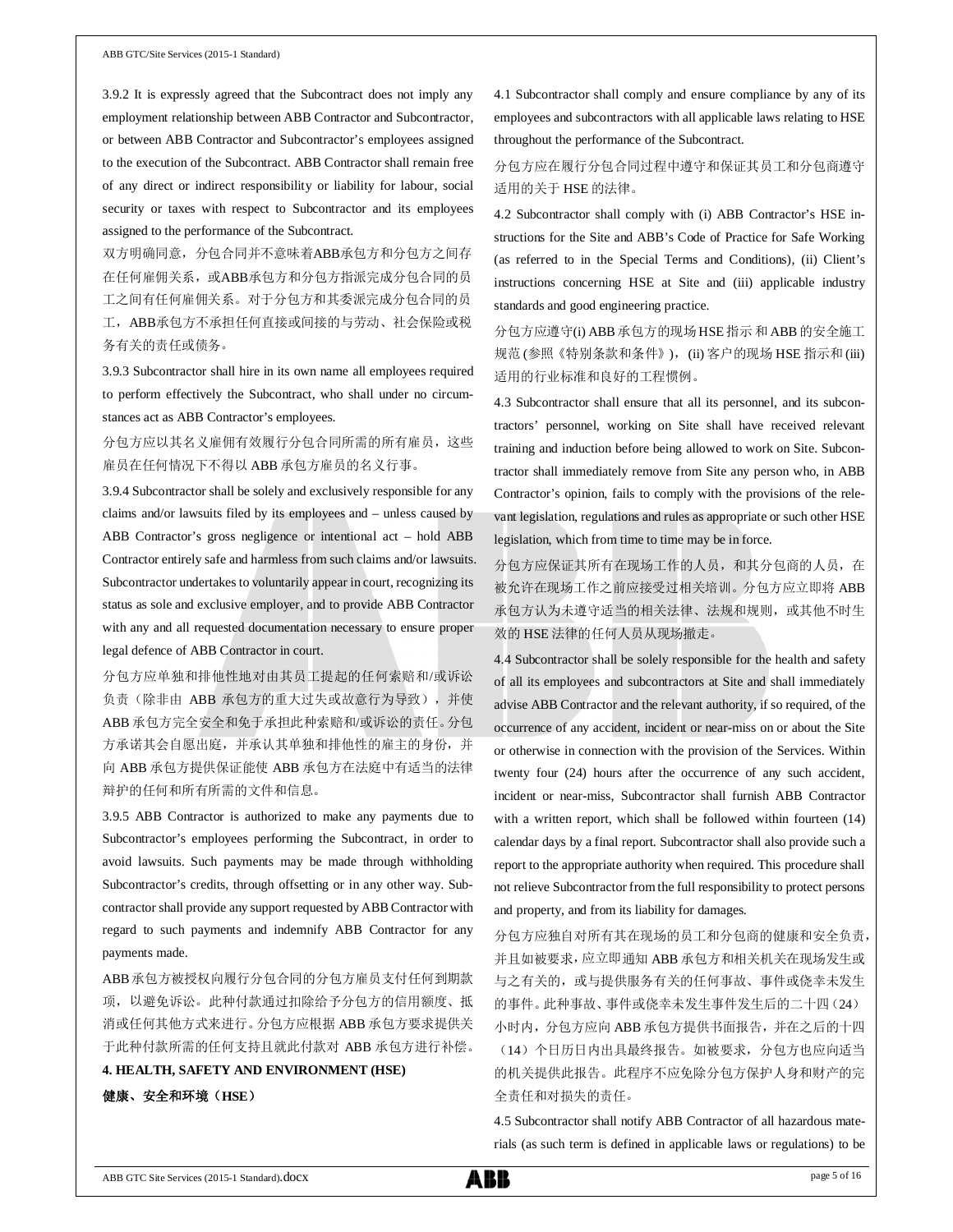used for the commissioning and/or testing of the Project Designed Goods. Subcontractor shall furnish ABB Contractor with copies of all applicable material safety data sheets and provide any appropriate special handling instructions no later than ten (10) calendar days prior to the provision of the Services.

分包方应通知 ABB 承包方将被使用于调试和/或测试项目定制货 物的所有危险材料(适用的法律法规中定义)。分包方在服务提 供之前不迟于十(10)个日历日应向 ABB 承包方提供所有适用的 材料安全数据表复印件和任何适合的特殊处理说明。

## **5. VARIATION ORDERS**

### 变更单

ABB Contractor may issue, in the standard form provided in the Annexes, Variation Orders to Subcontractor to alter the Schedule, to amend, omit, add to, or otherwise change the Services or any parts thereof. Subcontractor shall carry out such Variation Orders only upon receipt of written Variation Order and continue to be bound by the provisions of the Subcontract. The value of each Variation Order shall then be added to or deducted from the Subcontract Price, as appropriate; agreed unit prices shall continue to apply. The Variation Order shall, as the case may be, express the amount of time by virtue of which the Schedule shall be shortened or extended. Subcontractor shall not postpone or delay the performance of a Variation Order on the grounds of dispute, or that it is subject to acceptance by Subcontractor, or agreeing to the value amount, and/or time extension to Schedule.

ABB 承包方可以附件中的标准格式向分包方下达变更单,以更改 时间表、修改、删除、添加或变更服务或其任何部分。分包方仅 当收到书面变更单后方可履行该变更单,并继续受分包合同约束。 每份变更单的价格应适当地从分包合同价格中增加或扣除,约定 的单价应继续适用。变更单应根据实际情况缩短或延长时间以表 明时间量。分包方不应以有争议, 或变更单需分包方接受, 或需 分包方同意价格和/或延长时间表为由而推迟或延迟履行变更单。

## **6. PROVISION OF THE SERVICES**

### 提供服务

6.1 Subcontractor shall provide the Services and meet the Schedule both as specified in the Subcontract. Partial performance is not accepted unless confirmed or requested by ABB Contractor in writing.

分包方应根据时间表和分包合同约定提供服务。除非 ABB 承包方 书面确认或要求,部分履行不被接受。

6.2 Subcontractor shall submit for ABB Contractor's approval a detailed execution plan (including agreed milestones as specified in the Subcontract) for the performance of the Subcontract and shall assist ABB Contractor with regard to the scheduling and planning process, and cooperate with ABB Contractor in all respects of the Subcontract scheduling and planning.

分包方应向 ABB 承包方提交履行分包合同的详细执行计划(包括 分包合同中约定的进度表)以供其批准,并应在安排和规划过程

6.3 Unless requested otherwise, Subcontractor shall at least monthly in the form requested by ABB Contractor, report the status of the provision of the Services. Subcontractor shall anticipate that the Services may be interfered with or incidentally delayed from time to time due to concurrent performance of work by others. The report shall be provided to ABB Contractor within five (5) calendar days from the end of the month covered by the report. If the provision of the Services or any part thereof is behind the Schedule, Subcontractor shall submit in writing a recovery plan specifying its activities for reaching compliance with the Schedule. Upon ABB Contractor's request, Subcontractor shall provide ABB Contractor at any time with all information regarding the provision of the Services. ABB Contractor shall have the right to withhold payments under the Subcontract if Subcontractor fails to submit any of the reports.

除非另行要求,分包方至少按月以 ABB 承包方要求的形式报告服 务提供的状态。分包方应预料到服务可能因他人同时履行工作而 不时地被干扰或偶然延迟。报告应在其涵盖月份的月底后的五(5) 个日历日内提交给 ABB 承包方。如果服务或其任何部分晚于时间 表约定的时间提供,分包方应提交书面补救计划载明其为遵守时 间表而将进行的行动。根据 ABB 承包方的要求,分包方应在任何 时间向 ABB 承包方提供关于提供服务的所有相关信息。 如果分 包方未提交任何报告,ABB 承包方应有权暂缓支付分包合同下的 款项。

6.4 Subcontractor must indicate latest at the time of acceptance of the Subcontract the customs tariff numbers of the country of consignment and the countries of origin for all Services. For controlled Services, the relevant national export control numbers must be indicated and, if the Services are subject to U.S. export regulations, the U.S. Export Control Classification Numbers (ECCN) or classification numbers of the International Traffic In Arms Regulations (ITAR) must be specified. Proofs of preferential origin as well as conformity declarations and marks of the country of consignment or destination are to be submitted without being requested; certificates of origin upon request.

分包方必须最迟在接受分包合同时告知 ABB 承包方:起运国的海 关关税号,所有服务的来源国。对于受监管的服务,必须注明相 关的国家出口控制号,如果服务须遵守美国出口法律,必须注明 《美国出口控制分类编号》(ECCN)或《国际武器贸易条例》(ITAR) 分类号。无需要求,应提交优惠原产地证明、合规申报和起运国 或目的国标志;一旦要求,提交原产地证书。

## **7. TIME FOR PROVIDING THE SERVICES, DELAY** 提供服务的时间、延迟

7.1 If Subcontractor does not comply with the Schedule, ABB Contractor reserves the right to instruct Subcontractor in writing to expedite its performance under the Subcontract. Subcontractor shall take

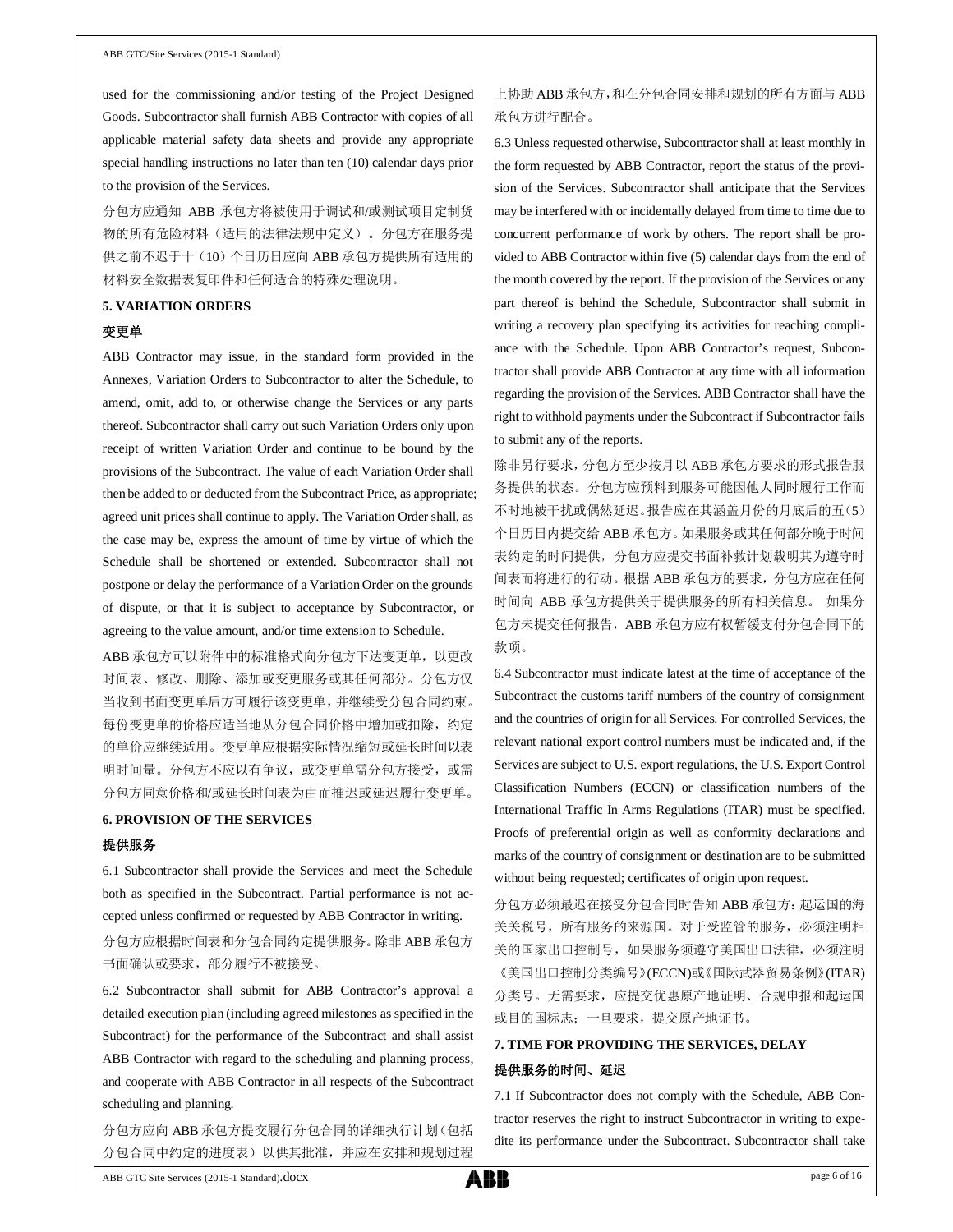such measures (in accordance with ABB Contractor's instructions) as required for acceleration of progress so as to complete the provision of the Services, or the relevant part thereof, on time. Subcontractor shall not be entitled to any additional payment for taking such steps to accelerate the work to meet the Schedule. Subcontractor shall notify ABB Contractor in writing within twenty four (24) hours of the occurrence and cause of any delay and also to make every effort to minimise or mitigate the costs or the consequences of such delay.

如果分包方不遵守时间表,ABB 承包方有权书面要求分包方加快 履行分包合同。分包方应采取加快进程必要的措施(根据 ABB 承 包方的指示),以按时完成提供服务或其相关部分。分包方无权 就为根据时间表完成工作而采取的措施收取额外费用。分包方应 在任何延迟发生后的二十四(24)小时内书面通知 ABB 并告知其 原因,并同时尽所有努力减小或减轻因延迟造成的成本和后果。

7.2 If Subcontractor fails to provide the Services in accordance with the Schedule, Subcontractor shall pay to ABB Contractor liquidated damages for this default. The liquidated damages shall be payable at a rate specified in the Subcontract. Subcontractor shall pay the liquidated damages upon written demand or upon receipt of an invoice from ABB Contractor. The amount of liquidated damages may be deducted by ABB Contractor from any payments due or which may become due to Subcontractor prejudice to any other recovery method. The payment of such liquidated damages shall not relieve Subcontractor from any of its obligations and liabilities under the Subcontract.

如果分包方未根据时间表提供服务,分包方应就此违约向 ABB 承 包方支付违约金。违约金应根据分包合同中的比例支付。分包方 应当应 ABB 承包方的书面要求或接到 ABB 承包方的发票后支付 违约金。违约金可由 ABB 承包方在任何到期或将到期的款项中扣 除但不影响其它可能的救济方式。此违约金的支付不应免除分包 方在分包合同下的任何义务和责任。

7.3 If the delay in providing the Services is such that ABB Contractor is entitled to maximum liquidated damages and if the Services are still not provided, ABB Contractor may in writing demand provision of the Services within a final reasonable period which shall not be less than one week.

如果延迟履行服务使 ABB 承包方有权索赔最大违约金,且如果服 务仍未被提供,ABB 承包方可以书面要求在不少于一周的合理最 终期限内提供服务。

7.4 If Subcontractor does not provide the Services within such final period and this is not due to any circumstance for which ABB Contractor is responsible, then ABB Contractor reserves the right to:

如果分包方未在最后期限内提供服务,且并非由于 ABB 承包方需 负责的原因, ABB 承包方保留以下权利:

7.4.1 terminate the Subcontract pursuant to Clause 15 (Termination); 根据第15条(终止)终止分包合同;

7.4.2 refuse any subsequent provision of the Services which Subcontractor attempts to make;

拒绝分包方任何后续试图提供的服务;

7.4.3 recover from Subcontractor any costs or expenditure incurred by ABB Contractor in obtaining the services in substitution from another Subcontractor;

要求分包方承担 ABB 承包方从另一个分包方处获得代替服务而 产生的任何费用或支出;

7.4.4 claim in addition to liquidated damages under Clause 7 for any additional costs, losses or damages incurred whatsoever by ABB Contractor which are reasonably attributable to Subcontractor's failure to comply with the Subcontract.

除了根据第 7 条要求分包方支付违约金外,就合理归因于分包方 未遵守分包合同而使 ABB 承包方发生的任何额外的费用、损失、 损害进行索赔。

7.5 ABB Contractor shall also have the right to terminate the Subcontract by notice in writing to the Subcontractor, if it is clear from the circumstances that there will occur a delay in providing the Services which under Clause 7 would entitle ABB Contractor to maximum liquidated damages.

如果有明确情形显示服务的提供将延迟并使 ABB 承包方可根据 第 7 条索赔最高违约金,那么 ABB 承包方应有权在书面通知分包 方后,终止分包合同,

## **8. MONITORING AND ACCEPTANCE OF THE SERVICES** 监督和验收服务

8.1 Subcontractor shall allow ABB Contractor and/or its authorised representatives to monitor the provision of the Services at any time.

分包方应允许 ABB 承包方和/或其授权代表在任何时间监督服务 的提供。

8.2 Notwithstanding any monitoring, Subcontractor shall remain fully responsible for the Services' compliance with the Order. This applies whether or not ABB Contractor has exercised its right of monitoring and shall not limit Subcontractor's obligations under the Order. For the avoidance of doubt, monitoring of Services by ABB Contractor Customer and/or its authorised representatives shall in no event exempt Subcontractor from or limit Subcontractor's warranties or liability in any way.

无论 ABB 承包方是否进行任何监督,分包方仍然完全负责使服务 符合订单要求,并且分包方在订单下的义务不因而受到限制或被 减轻。为避免疑义,ABB 承包方、客户和/或其授权代表检查服务 在任何情况下都不应以任何方式免除或限制分包方的保证或责任。

8.3 ABB Contractor shall not be deemed to have accepted any Services until it has had a reasonable time to review them following completion or, in the case of a defective performance, until a reasonable time after such defective performance has become apparent. Such reasonable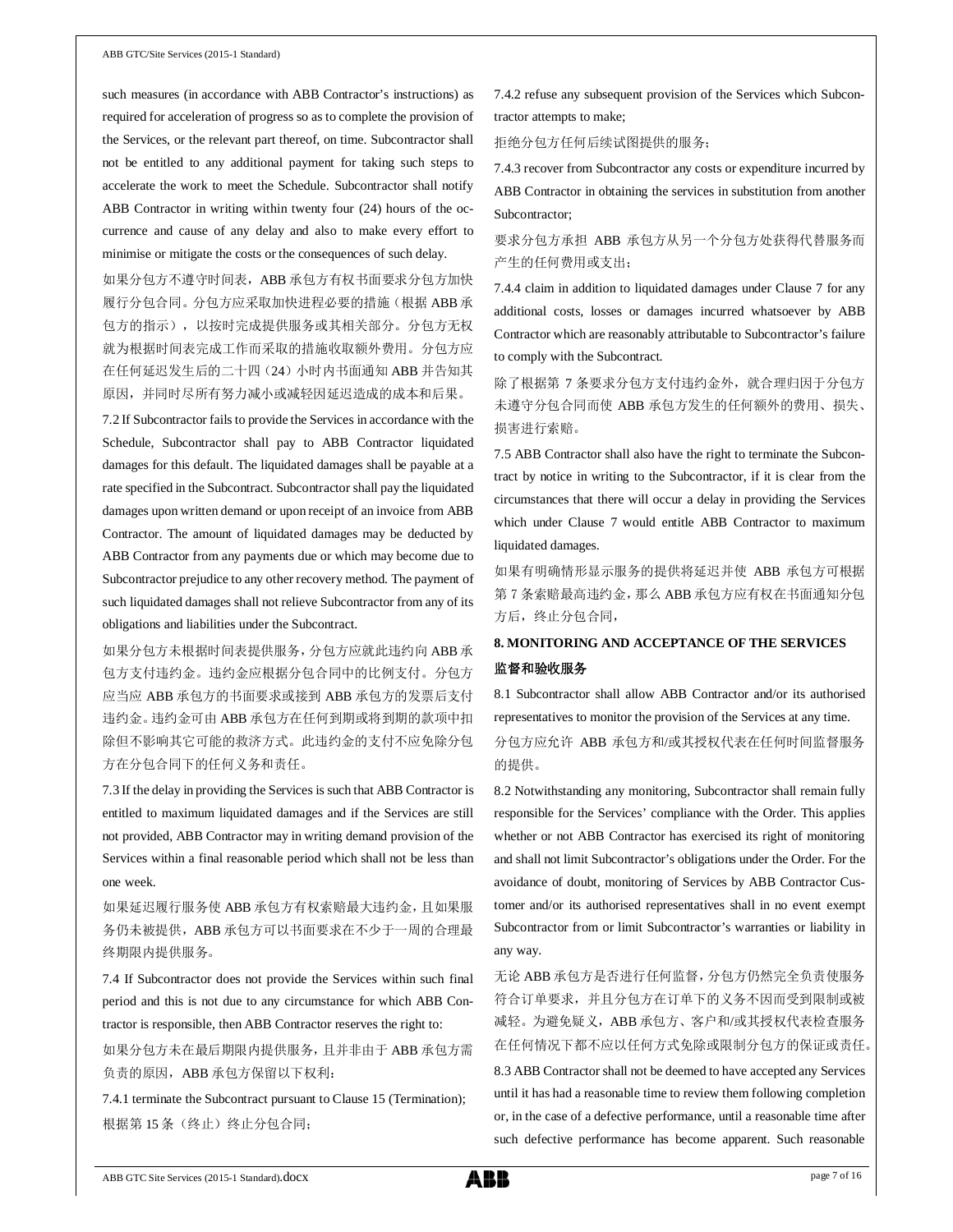time period shall be determined by the specifics of the Services, the defective performance and the circumstances of the provision of the Services.

在服务完成后经 ABB 承包方在合理时间内检查完毕之前, 或者, 在服务有缺陷的情况下,在该缺陷变得明显之后的合理时间以内, ABB 承包方不应被视为验收了任何服务。此种合理时间应根据服 务的特点、履行缺陷情况和提供服务的场合决定。

## **9. SUSPENSION OF THE SUBCONTRACT**

## 分包合同中止

9.1 ABB Contractor shall have the right to suspend performance of the Subcontract at any time for convenience for a period of 90 calendar days in the aggregate without any compensation to Subcontractor. In case the suspension extends beyond 90 calendar days, Subcontractor shall be compensated by ABB Contractor for the direct and reasonable incurred costs of such suspension, such as cost of protection, storage and insurance. The agreed time for performance of the Subcontract or the concerned part thereof shall be extended by the time period of the suspension.

ABB承包方有权在任何时间因便利中止履行分包合同累计不超过 90 个日历日,而无需向分包方进行任何赔偿。如果中止累计超过 90 个日历日, ABB 承包方应就此种中止产生的直接和合理的费用 向分包方赔偿,比如保护、储存和保险费用。约定的履行分包合 同的时间及相关部分应结合中止的时间相应延长。

9.2 If the suspension of the Subcontract is caused or requested by Client, Subcontractor shall be entitled only to a compensation as specified in the Subcontract and to the extent paid by Client.

如果分包合同中止是由客户引起或要求的,分包方只有权根据分 包合同规定获得赔偿且以客户支付的赔偿金额为限。

9.3 Subcontractor shall suspend the performance of the Subcontract or any part thereof, including postponing the provision of the Services, for such times and in such manner as ABB Contractor considers necessary (i) for proper HSE or execution of the Subcontract, or (ii) due to any default by Subcontractor, in which case Subcontractor shall bear all costs and be liable for the delay arising from such suspension.

分包方应以 ABB 承包方认为必要的时间和方式因下列原因中止 分包合同或其任何部分(包括推迟提供服务): (i) 适当健康安全 环境和履行分包合同, 或 (ii) 由于任何分包方违约, 在此情况下 分包方应承担所有费用和对该中止而导致的延迟负责。

9.4 Subcontractor shall have no right to suspend performance of the Subcontract.

分包方应无权中止履行分包合同。

#### **10. FORCE MAJEURE**

### 不可抗力

10.1 Neither Party shall be liable for any delay in performing or for failure to perform its obligations under the Subcontract if the delay or failure results from an event of "Force Majeure", provided that the affected Party serves notice to the other Party within five (5) calendar days from occurrence of the respective event of Force Majeure.

任何一方都不应对"不可抗力"事件导致的延迟履行或未能履行 相应分包合同项下的义务负责,前提是受影响方在发生相应的不 可抗力事件后五(5)个日历日内通知了另一方。

10.2 "Force Majeure" means the occurrence of any event which is unforeseeable and beyond the control of the Party affected that results in the failure or delay by such Party of some performance under the Subcontract, in full or part. Each Party shall use its reasonable endeavours to minimise the effects of any event of Force Majeure.

"不可抗力"指发生任何不可预见、在受影响方合理控制之外、 导致此方不能履行或迟延履行全部或部分分包合同的事件。任何 一方应尽合理努力将不可抗力造成的影响减小到最低。

#### **11. WARRANTY**

#### 质保

11.1 Subcontractor warrants that the Services:

分包方保证服务:

11.1.1 comply with the Subcontract, including but not limited to any specification as stipulated in the Subcontract, and with good engineering practices;

符合分包合同,包括但不限于分包合同中的任何规格要求,并且 符合良好的工程设计惯例;

11.1.2 are fit for the particular purpose of the Project, whether expressly or impliedly made known to Subcontractor in the Subcontract; 适合项目的特定用途,无论是否在分包合同中向分包方明示或默 示;

11.1.3 are free from defects; and

没有缺陷;和

11.1.4 comply with Clauses 3.1.1 and 16 (Compliance, Integrity).

符合第 3.1.1 条和第 16 条(合规、诚信)。

11.2 The warranty period shall be thirty six (36) months from acceptance of the Services.

质保期应为自验收服务之日起三十六(36)个月。

11.3 In the event of a breach of warranty, the entire warranty period of Clause 11.2 shall be restarted upon Client's and/or ABB Contractor's written confirmation the Services are no longer defective.

如果违反质保,第 11.2 条的整个质保期应在收到客户和/或 ABB 承包方书面确认服务不再有缺陷后重新开始计算。

11.4 In case of non-compliance with the warranty provided under this Clause 11, ABB Contractor shall be entitled to enforce one or more of the following remedies at Subcontractor's own expense and risk:

如果不符合第 11 条的质保, ABB 承包方应有权自主决定并由分 包方承担费用和风险执行以下一个或几个补救措施: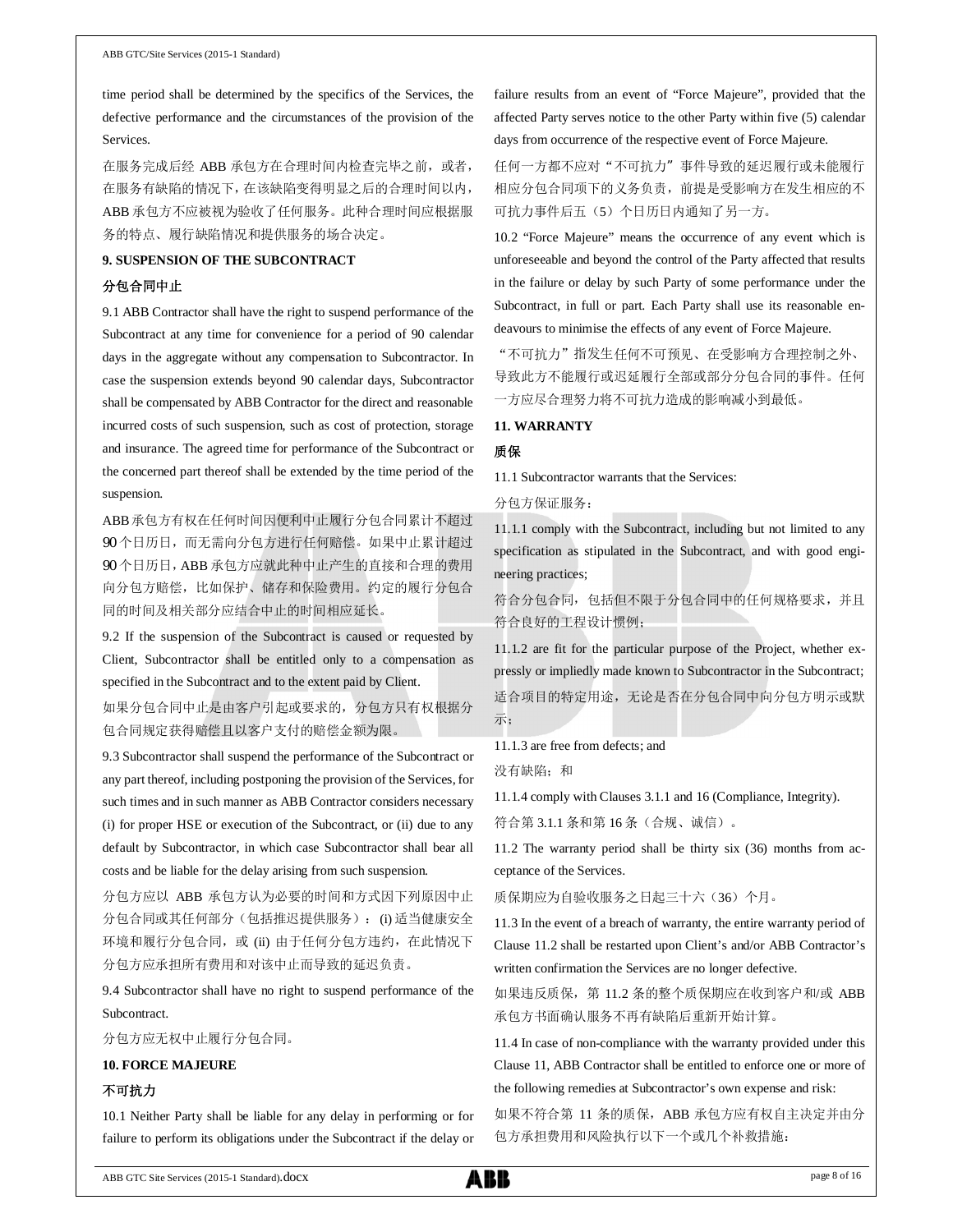11.4.1 to give Subcontractor the opportunity to carry out any additional work necessary to ensure that the terms and conditions of the Subcontract are fulfilled within twenty (20) calendar days from ABB Contractor's notice;

自 ABB 承包方通知后二十(20)个日历日内,给分包方机会开展 任何必要的额外工作保证满足分包合同条款;

11.4.2 to carry out (or to instruct a third party to carry out) any additional work necessary to make the Services comply with the Subcontract;

开展(或指派第三方开展)任何必要的额外工作使服务符合分包 合同;

11.4.3 to obtain from Subcontractor prompt replacement of the non-compliant Services by other Services conforming with the Subcontract;

从分包方处获得其他符合分包合同的服务来代替不符合分包合同 的服务;

11.4.4 to refuse to accept any further provision of the Services, but without exemption from Subcontractor's liability for the defective Services;

拒绝接受任何进一步服务的提供,但是不免除分包方对缺陷服务 的责任;

11.4.5 to claim such costs and damages as may have been sustained by ABB Contractor as a result of Subcontractor's breach or failure;

就 ABB 承包方因分包方违约或未能履约而遭受的此种费用和损 害进行索赔;

11.4.6 to terminate the Subcontract in accordance with Clause 15.1. 根据第 15.1 条终止分包合同。

11.5 The rights and remedies available to ABB Contractor and contained in the Subcontract are cumulative and are not exclusive of any rights or remedies available under warranty, at law or in equity.

ABB 承包方享有的和包含在分包合同中的权利和救济是累积性的, 并不排除任何在质保下、根据法律或公平可享有的权利和救济。

## **12. PRICES, PAYMENT TERMS, INVOICING**

### 价格、支付条件和开票

12.1 The Subcontract Price shall be deemed to cover the fulfilment by Subcontractor of all its obligations under the Subcontract and include the costs of the Services specified and the costs for everything, including but not limited to supervision, fees, taxes, duties, transportation, profit, overhead, licences, permits, and travel, whether indicated or described or not, which is necessary for the provision of the Services. 分包合同价格是分包方完成所有分包合同下义务的价格,并且包 含完成规定的服务的费用,和其他所有事项的费用,包括但不限 于对提供服务有必要的监管、费用、税费、关税、交通、利润、 经常费用、许可、执照和差旅,无论是否明确列出。

12.2 The prices stipulated in the Subcontract are fixed unless otherwise provided in a Variation Order.

分包合同规定的价格固定不变除非变更单中另行约定。

12.3 The payment terms and the applicable procedures shall be specified in the Subcontract.

## 付款条件和适用程序应在分包合同中规定。

12.4 Subcontractor shall submit invoices complying with Subcontractor's and ABB Contractor's applicable local mandatory law, generally accepted accounting principles and ABB Contractor requirements set forth in the Subcontract, which shall contain the following minimum information: Subcontractor name, address and reference person including contact details (telephone, e-mail etc.); invoice date; invoice number; Order number (same as stated in the Order); Subcontractor number (same as stated in the Order); address of ABB Contractor; quantity; specification of Services supplied; price (total amount invoiced); currency; tax or VAT amount; tax or VAT number; Authorized Economic Operator and/or Approved Exporter Authorization number and/or other customs identification number, if applicable.

分包方应遵照分包方和 ABB 承包方当地适用的强制性法律、通用 会计准则和分包合同中载明的 ABB 承包方的要求提交发票,并至 少包含下列信息:分包方名称、地址和联系人(包括详细联系信 息,如电话、电子邮件等)、发票日期、发票号码、订单号码(与 订单上的相同)、分包方编号(与订单上的相同)、ABB 承包方 地址、数量、服务规格、价格(开票总价)、货币、税款或增值 税金额、税号或增值税编号、经认证的经营者和/或经批准的出口 商授权号和/或其他海关识别码(如适用)。

12.5 Invoices shall be accompanied by interim release of liens or privileges and shall be issued to ABB Contractor as stated in the Subcontract. Invoices shall be sent to the invoice address specified in the Subcontract. The submission of an invoice shall be deemed to be a confirmation by Subcontractor that it has no additional claims, except as may already have been submitted in writing, for anything that has occurred up to and including the last day of the period covered by such invoice.

发票应附有临时解除留置权或特权的文件,并应根据分包合同向 ABB 承包方开具。发票应发送至分包合同中的联系地址。提交发 票应被视为分包方确认没有任何额外的索赔、除非该索赔已被书 面提交,该发票覆盖其明确的期间内直至最后一天结束前已经发 生的任何事项。

12.6 Subcontractor shall make payment in due time for all equipment and labour used in, or in connection with, the performance of the Subcontract in order to avoid the imposition of any lien or privilege against any portion of the Services and/or the Project. In the event of the imposition of any such lien or privilege by any person who has supplied any such equipment or labour, or by any other person claim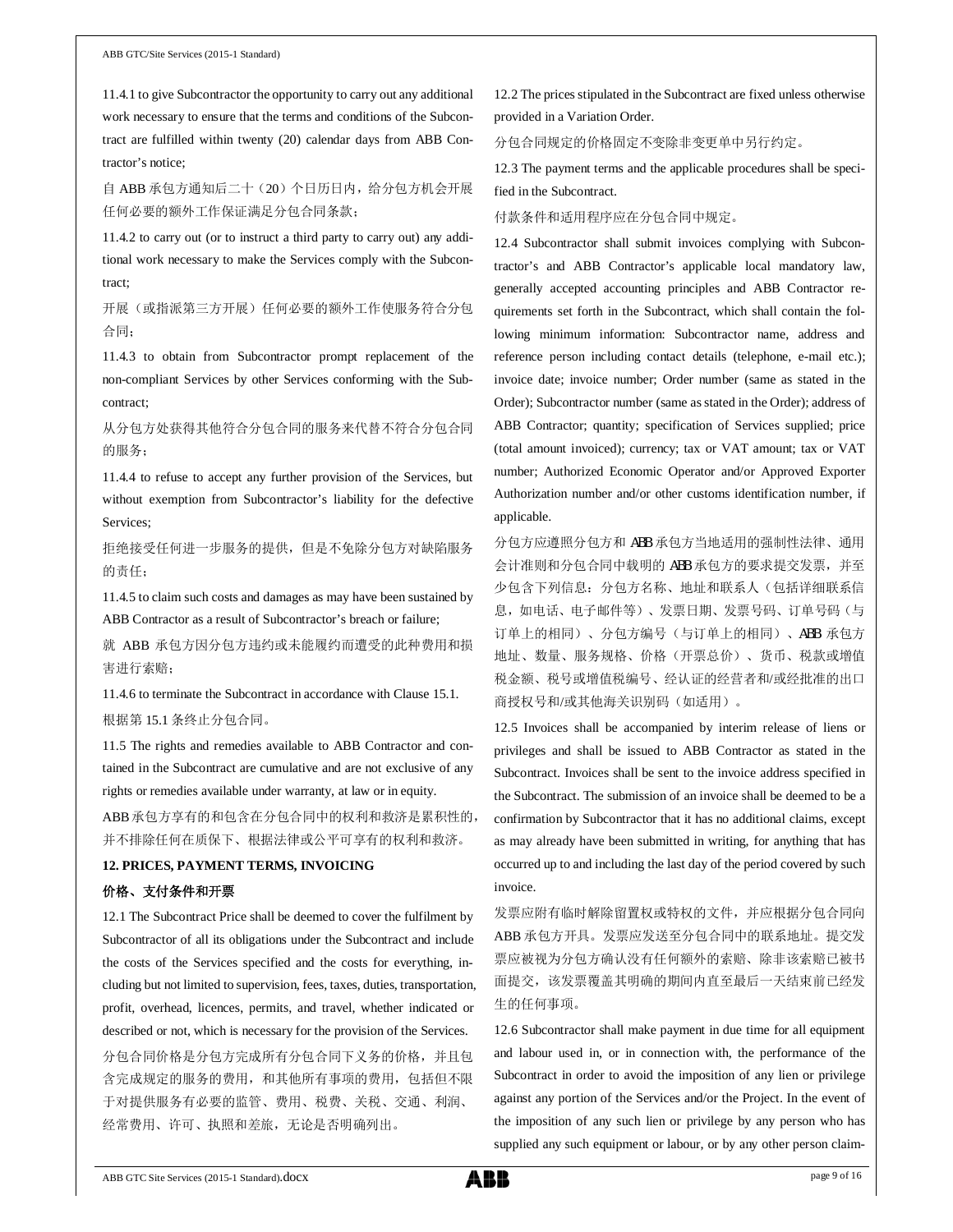ing by, through or under Subcontractor, Subcontractor shall, at its own expense, promptly take any and all action as may be necessary to cause such lien or privilege to be released or discharged. Subcontractor shall furnish satisfactory evidence, when requested by ABB Contractor, to verify compliance with the above. In the alternative, ABB Contractor may pay to release the lien and withhold such amounts from Subcontractor.

分包方应就履行分包合同使用或与之有关的所有设备和劳力按时 付款,从而避免服务和/或项目的任何部分产生任何留置或特权。 如果提供任何该设备和劳力的任何人,或通过分包方索赔的任何 其他人提出任何此种留置或特权,分包方应自担费用立即采取必 要的任何和所有行动解除该留置权或免除特权。分包方应当应 ABB 承包方的要求, 提供令人满意的证据证明符合以上要求, 或 者, ABB 承包方可以支付款项以解除留置权, 并从应支付给分包 方的款项中抵扣。

12.7 ABB Contractor shall have the right to withhold the whole or part of any payment to Subcontractor which, in the opinion of ABB Contractor, is necessary for protection of ABB Contractor from loss on account of claims against Subcontractor, or failure by Subcontractor to make due payments to its sub-suppliers or employees, or not having paid taxes, dues and social insurance contributions. ABB Contractor reserves the right to set off such amount owed to Subcontractor, or withhold payment for Services not provided in accordance with the Subcontract. However, Subcontractor shall not be entitled to set off any amounts owed by ABB Contractor to Subcontractor, unless prior approval has been granted by ABB Contractor in writing.

如 ABB 承包方认为有必要为了使 ABB 承包方避免由于针对分包 方的索赔或由于分包方未向次级供应商或员工付款或未支付税费、 税款和保险费而使 ABB 承包方遭受损失, ABB 承包方有权暂缓 支付全部或部分任何应向分包方支付的款项。ABB 承包方有权从 应付分包方的款项中抵扣或暂缓支付未按照分包合同提供服务的 款项。然而,分包方不应有权抵扣任何 ABB 承包方欠分包方的款 项,除非 ABB 承包方事先书面批准。

#### **13. LIABILITY AND INDEMNITY**

#### 责任和赔偿

13.1 Subcontractor shall indemnify ABB Contractor against all liabilities, losses, damages, injuries, cost, expenses, actions, suits, claims, demands, charges or expenses whatsoever arising in connection with death or injury suffered by persons employed by Subcontractor or any of its sub-suppliers.

分包方应就其或其任何次级供应商雇用的人员的死亡或伤害引起 的所有责任、损失、损害、伤害、费用、支出、行动、诉讼、索 赔、要求、收费向 ABB 承包方进行补偿。

13.2 Without prejudice to applicable mandatory law or unless otherwise agreed between the Parties, Subcontractor shall compensate/indemnify ABB Contractor and Client for all liabilities, losses,

damages, injuries, cost, actions, suits, claims, demands, charges or expenses whatsoever arising out of or in connection with the performance of the Subcontract and/or the Services (i) for Subcontractor's breaches of the Subcontract, and (ii) for any claim made by a third party (including employees of Subcontractor) against ABB Contractor in connection with the Services and to the extent that the respective liability, loss, damage, injury, cost or expense was caused by or arises from acts or omissions of Subcontractor and/or from the Services.

在不影响适用的强制性法律的情况下或除非双方之间另有约定, 分包方应就以下引起的或与之有关的所有责任、损失、损害、伤 害、费用、行动、诉讼、索赔、要求、收费或由履行分包合同和/ 或服务导致的或与之有关的费用, 向 ABB 承包方和客户进行赔偿/ 补偿: (1) 分包方违反分包合同, 和(2) 第三方(包括分包方 员工)针对 ABB 承包方提出的与服务相关的任何索赔以及由分包 方的行为或疏漏和/或服务引起的相关责任、损失、损害、伤害、 费用或支出。

13.3 Subcontractor shall be responsible for the acts, omissions, defaults, negligence or obligations of any of its sub-suppliers, its agents, servants or workmen as fully as if they were the acts, omissions, defaults, negligence or obligations of Subcontractor.

分包方应对其任何其次级供应商、代理、雇员或工人的行为、疏 漏、违约、疏忽或义务承担完全的责任,就如同这些行为、疏漏、 过错、疏忽或义务是分包方的行为。

13.4 ABB Contractor reserves the right to set off any indemnity/liability claims under the Subcontract against any amounts owed to Subcontractor.

ABB 承包方有权以分包合同下的任何补偿/责任抵销应付给分包 方的任何金额。

13.5 For any indemnity obligations, Subcontractor shall defend ABB Contractor at its cost against any third party claims upon ABB Contractor's request.

对于任何的补偿义务,应 ABB 承包方需求,分包方应自担费用为 ABB 承包方就任何第三方索赔进行辩护。

## **14. INSURANCE**

## 保险

14.1 Subcontractor shall maintain as required in the Special Terms and Conditions and at its expense with reputable and financially sound insurers acceptable to ABB Contractor the following type of insurances: professional liability insurance, public liability insurance, statutory worker's compensation/employer's liability insurance.

分包方应按《特别条款和条件》自担费用向 ABB 承包方接受的声 誉和经济状况良好的保险机构投保下列类型的保险:职业责任险、 公众责任险、法定的工伤保险/雇主责任险。

14.2 All insurance policies shall be endorsed to include ABB Contractor as additional insured and provide a waiver of insurer's right of subrogation in favour of ABB Contractor. Subcontractor shall no later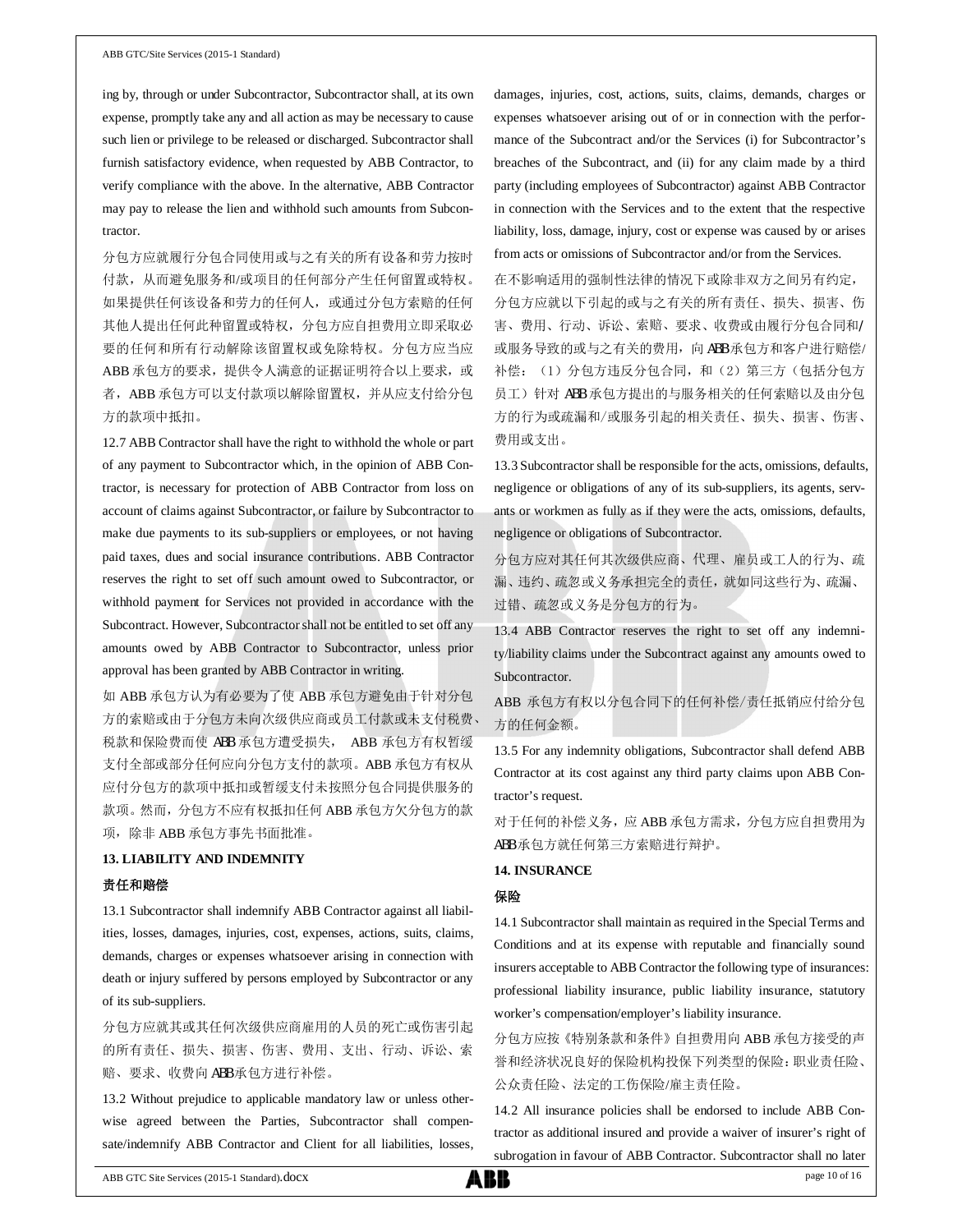than Effective Date provide to ABB Contractor certificates of insurance covering such policies as well as confirmation that premiums have been paid. Subcontractor shall also provide upon ABB Contractor's request copies of such insurance policies.

所有保单应把 ABB 承包方作为附加被保险人,并放弃对 ABB 承 包方的追偿。分包方应不迟于生效日向 ABB 承包方提供涵盖此种 保单的保险证明并确认保险费已经支付。分包方应当应 ABB 承包 方要求提供此种保单的复印件。

14.3 In case of loss and damage related to the covers in Clause 14, any and all deductibles shall be for Subcontractor's account.

如果有与第 14 条规定的保险有关的损失或损害,任何和所有免赔 额应由分包方承担。

14.4 Subcontractor shall furnish notice to ABB Contractor within thirty (30) calendar days of any cancellation or non-renewal or material change to the terms of any insurance.

分包方应在三十(30)个日历日内就任何关于保险条款的取消或 不续订或实质变更通知 ABB 承包方。

14.5 All Subcontractor policies (except worker's compensation/employer's liability) shall be considered primary insurance and any insurance carried by ABB Contractor shall not be called upon by Subcontractor's insurers to contribute or participate on the basis of contributing, concurrent, double insurance or otherwise.

所有分包方保险(除了工伤保险/雇主责任)应被视为首层保险, 任何 ABB 承包方购买的保险不应被分包方承保人以保障相同利 益、同时存在、重复保险或其他原因为由要求分摊责任。

14.6 Should Subcontractor fail to provide insurance certificates and maintain insurance according to Clause 14, ABB Contractor shall have the right to procure such insurance cover at the sole expense of Subcontractor.

如果分包方未按照第 14 条提供保险证明和投保, ABB 承包方应 有权购买此种保险,并由分包方独自承担费用。

14.7 Any compensation received by Subcontractor shall be applied towards the replacement and/or restoration of the Services.

任何分包方获得的赔偿应用于更换和/或恢复服务。

14.8 Nothing contained in this Clause 14 shall relieve Subcontractor of any liability under the Subcontract or any of its obligations to make good any loss or damage. The insured amounts can neither be considered nor construed as a limitation of liability.

第 14 条包含的任何内容不得免除分包方在分包合同下的任何责 任或对任何损失和损害的赔偿义务。投保额既不得被视为也不得 被解释为对责任的限制。

**15. TERMINATION** 终止

15.1 Without prejudice to any other rights or remedies to which ABB Contractor may be entitled, ABB Contractor may terminate the Subcontract in the event that:

在不影响 ABB 承包方享有的任何其他权利和救济的情况下,ABB 承包方可在以下情况下终止分包合同:

15.1.1 Subcontractor commits a breach of its obligations under the Subcontract, and fails to remedy that breach within ten (10) calendar days (unless otherwise stated under the Subcontract) of receiving written notice from ABB Contractor requiring its remedy; or

分包方违反分包合同下的义务,并在接到 ABB 承包方要求补救的 书面通知后的十(10)个日历日内(除非分包合同中另有规定) 没有就违约行为进行补救;或

15.1.2 subject to Clause 7.3, the maximum amount of liquidated damages payable by Subcontractor is reached, or, subject to Clause 7.5, it is clear from the circumstances that a delay will occur in providing the Services which would entitle ABB Contractor to maximum liquidated damages; or

分包方根据第 7.3条需支付的违约金达到最大额,或根据第 7.5条, 有明确情形显示服务的提供将延迟并使 ABB 承包方可索赔最大 额违约金;或

15.1.3 Subcontractor fails to provide, in response to demand by ABB Contractor, adequate assurance of Subcontractor's future performance, whereby ABB Contractor shall be the sole judge of the adequacy of said assurance; or

分包方未能应 ABB 承包方要求为分包方未来的履约提供足够保 证, ABB 承包方有权独自判断此种保证的足够性;或

15.1.4 there is any adverse change in the position, financial or otherwise, of Subcontractor, whereby and without limitation:

分包方的处境、财务或其他方面有任何不利变化,包括但不限于 以下情形:

a) Subcontractor becomes insolvent; or

分包方破产;或

b) an order is made for the winding up of Subcontractor; or

分包方被命令清算;或

c) documents are filed with a court of competent jurisdiction for the appointment of an administrator of Subcontractor; or

指定分包方管理人的材料被提交至有管辖权的法院;或

d) Subcontractor makes any arrangement or composition with its creditors, or makes an application to a court of competent jurisdiction for the protection of its creditors in any way; or

## 分包方与其债权人做出任何安排或缔结任何协议,或为保护其债 权人以任何方式向有管辖权的法院提出申请;或

15.1.5 Subcontractor ceases, or threatens to cease, performing a substantial portion of its business, whether voluntarily or involuntarily,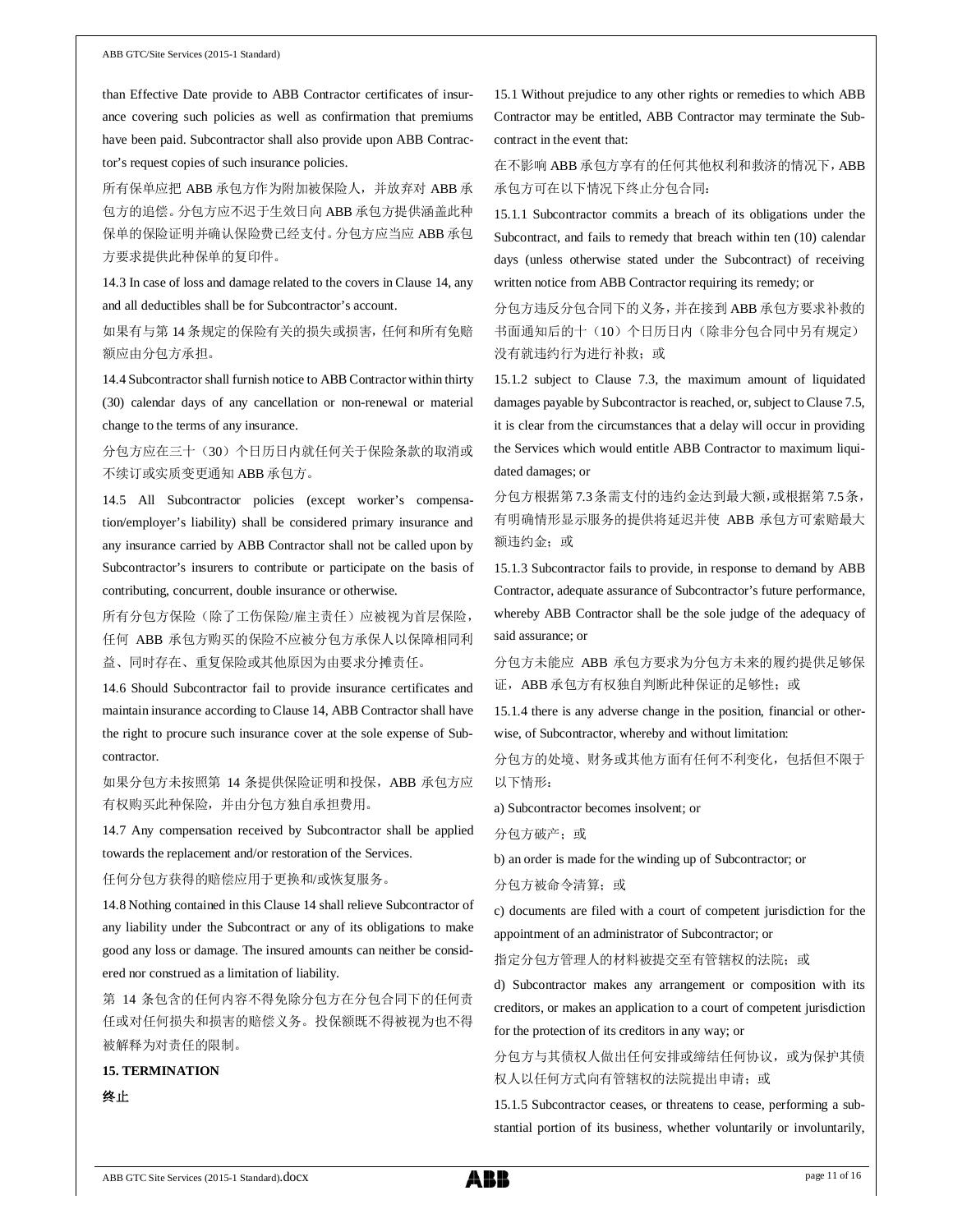that has or will have an adverse effect on Subcontractor's ability to perform its obligations under the Subcontract; or

分包方无论自愿或非自愿地停止,或可能停止其主要业务,且已 经或将会对分包方履行分包合同下义务的能力造成不利影响;或 15.1.6 any representation or warranty made by Subcontractor in the Subcontract is not true, or inaccurate and if such lack of truth or accuracy would reasonably be expected to result in an adverse impact on ABB Contractor, unless cured within ten (10) calendar days after the date of written notice of such lack; or

任何分包方在分包合同中的陈述或保证不真实或不准确,如果此 种缺乏真实性或准确性在合理预期下将对 ABB 承包方有不利影 响,除非此种缺乏真实或准确性在接到该书面通知后的十(10) 个日历日内被消除;或

15.1.7 there is a change of control of Subcontractor.

#### 分包方控制权变更。

15.2 Upon termination according to Clause 15.1, ABB Contractor shall be entitled to reclaim all sums which ABB Contractor has paid to Subcontractor under the Subcontract and to claim compensation for any costs, losses or damages incurred whatsoever in connection with such termination.

根据第 15.1 条终止后,ABB 承包方有权收回根据分包合同向分包 方支付所有款项,并有权就与终止有关的任何费用,损失或损害 要求赔偿。

15.3 Upon termination according to Clause 15.1, ABB Contractor may complete the Subcontract or employ other suppliers to complete the Subcontract. Any such work shall be performed at Subcontractor's risk and expense.

一旦根据第 15.1 条终止后, ABB 承包方可以完成分包合同或雇佣 其他供应商完成分包合同。任何该工作将由分包方承担风险和费 用。

15.4 Upon termination according to Clause 15.1, ABB Contractor shall have the right to enter into, and Subcontractor shall undertake to assign, any agreements with Subcontractor's sub-suppliers. Any costs related to such assignments of agreements with sub-suppliers from Subcontractor to ABB Contractor shall be for the account of Subcontractor.

根据第 15.1 条终止后, ABB 承包方有权与分包方的次级供应商签 订协议,分包方应同意转让该协议。任何与次级供应商签订协议 方由分包方转变为 ABB 承包方有关的费用由分包方承担。

15.5 ABB Contractor has the right to terminate the Subcontract or parts of the Subcontract without cause at any time with immediate effect at its sole discretion by written notice to Subcontractor. Upon receipt of such notice Subcontractor shall stop all provision of the Services and performance of the Subcontract unless otherwise directed by ABB Contractor. ABB Contractor shall pay Subcontractor for the Services provided. Subcontractor shall have no further claim for compensation due to such termination. Claims for compensation of loss of anticipated profits are excluded.

ABB承包方有权在无理由的情况下自行决定随时书面通知分包方 终止分包合同的整体或部分,并立即生效。分包方一旦接到该通 知后,应停止提供所有服务和停止履行分包合同,除非 ABB 承包 方另有指令。ABB 承包方应就分包方已提供的服务支付费用。分 包方无权就此种终止要求进一步补偿。排除对预期利润的补偿要 求。

15.6 In case the Main Contract is terminated for reasons other than Subcontractor's performance and if ABB Contractor, as a result thereof, terminates the Subcontract, compensation to be paid to Subcontractor shall correspond to the compensation paid by Client to ABB Contractor for the respective part of the Subcontract.

如果主合同非因分包方履约行为的原因而被终止,并且如果 ABB 承包方因此终止分包合同,ABB 承包方支付给分包方的补偿应与 客户就相关分包合同范围支付给 ABB 承包方的一致。

15.7 On termination of the Subcontract, Subcontractor shall immediately deliver to ABB Contractor all copies of information or data provided by ABB Contractor to Subcontractor for the purposes of the Subcontract. Subcontractor shall certify to ABB Contractor that Subcontractor has not retained any copies of such information or data.

分包合同终止后,分包方应立即向 ABB 承包方返还 ABB 承包方 就分包合同目的向分包方提供的所有信息或数据。分包方应向 ABB 承包方证明分包方没有保留任何此种信息或数据的副本。

15.8 On termination of the Subcontract, Subcontractor shall immediately deliver to ABB Contractor all specifications, programs and other information, data, and Subcontractor Documentation regarding the Services which exist in any form whatsoever at the date of such termination, whether or not then complete.

分包合同终止后,分包方应立即向 ABB 承包方返还所有说明书、 程序和其他信息、数据,和在终止日时有关服务的以任何形式存 在的分包方文件(无论当时是否完成)。

15.9 Termination of the Subcontract, however arising, shall not affect or prejudice the accrued rights of the Parties as at termination, or the continuation of any provision expressly stated to survive, or implicitly surviving, termination.

分包合同无论因何种原因终止,不应影响或损害双方在终止时享 有的权利,或任何明示或默示将于终止后继续有效的条款的效力。

### **16. COMPLIANCE, INTEGRITY**

### 诚信合规

16.1 Subcontractor shall provide the Services in compliance with all relevant legislation, laws, rules, regulations, and codes of practice, guidance and other requirements of any relevant government or governmental agency. To the extent that such regulations are advisory rather than mandatory, the standard of compliance to be achieved by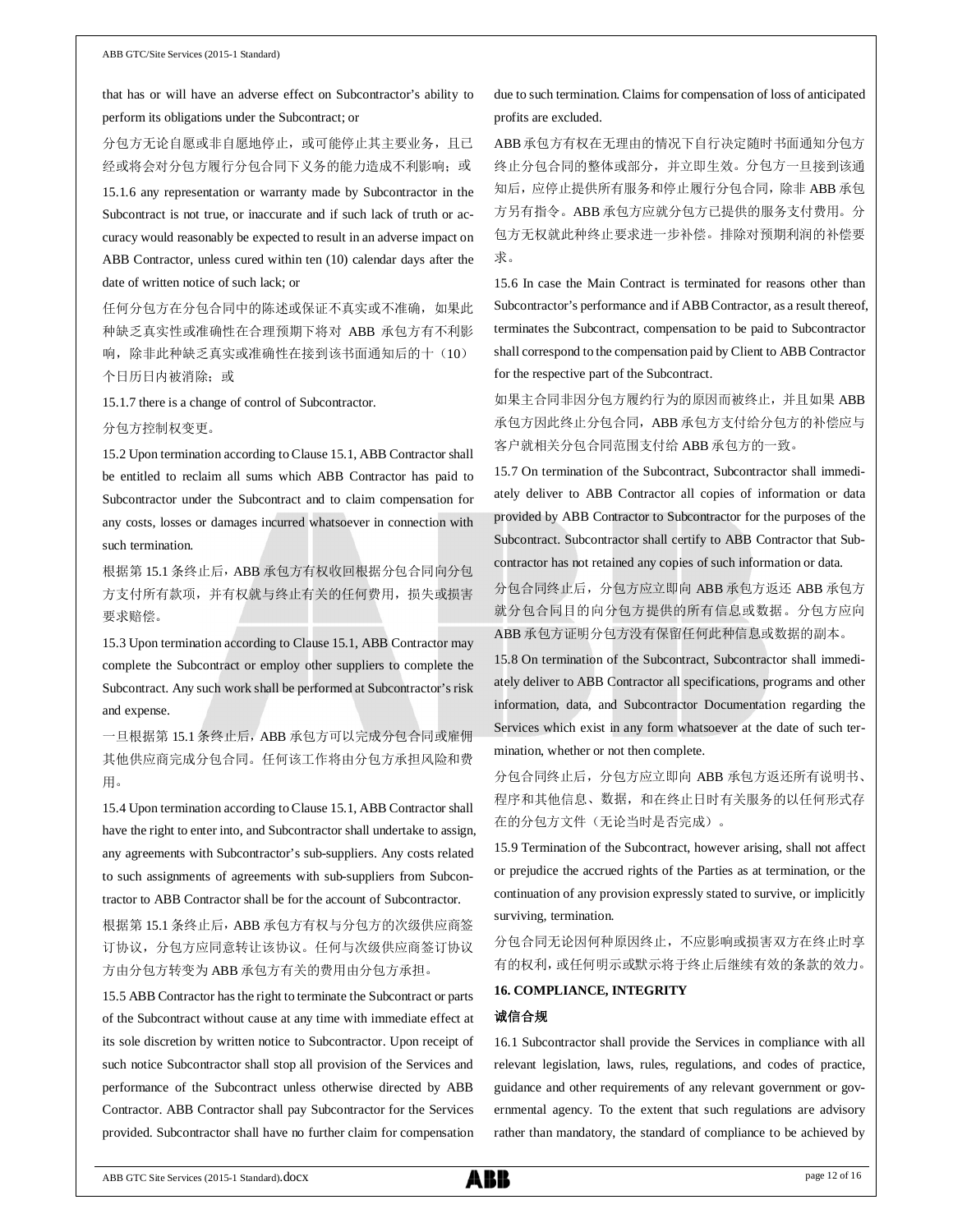Subcontractor shall be in compliance with the generally accepted best practice of the relevant industry.

分包方应遵照所有相关法律、规则、法规、规范、指南以及任何 相关政府或政府机构的其他要求提供服务。如果这些规定是建议 性的而非强制性的,适用于分包方的合规标准应为遵守相关行业 公认的最佳做法。

16.2 Subcontractor must comply with the ABB Lists of Prohibited and Restricted Substances and with the reporting and other requirements regarding Conflict Minerals made available under **www.abb.com – Supplying – Material Compliance** or otherwise and shall provide ABB Contractor with respective documents, certificates and statements if requested. Any statement made by Subcontractor to ABB Contractor (whether directly or indirectly, e. g. where applicable via the ABB Supplier Registration and Pre-Qualification System) with regard to materials used for or in connection with the Services will be deemed to be a representation under the Subcontract.

分包方必须遵守《ABB 禁用和限制物质清单》规定,以及有关冲 突矿产的报告及其它要求,参见:**www.abb.com – Supplying –** Material Compliance, 或经要求应向 ABB 承包方提供相关文件、 证明和声明。任何分包方向 ABB 承包方做的关于使用于与服务有 关的材料之声明(无论是直接的还是间接的,例如通过 ABB 供应 商注册及预审系统(如适用)),将被视为分包合同下的一种陈 述。

16.3 Subcontractor represents and warrants that it is knowledgeable with, and is and will remain in full compliance with all applicable trade and customs laws, regulations, instructions, and policies, including, but not limited to, securing all necessary clearance requirements, proofs of origin, export and import licenses and exemptions from, and making all proper filings with appropriate governmental bodies and/or disclosures relating to the provision of services, the release or transfer of goods, hardware, software and technology to non U.S. nationals in the U.S., or outside the U.S., the release or transfer of technology and software having U.S. content or derived from U.S. origin software or technology.

分包方陈述并保证其熟知并将一直遵守所有适用的贸易和海关法 律,规定,指令以及政策,包括但不限于:向有管辖权的政府机 构获取所有必须的清关要求,来源地证明,向其取得进出口许可 和豁免,完成所有适当的备案,和/或披露有关向在美国境内的非 美国公民或美国境外提供服务,货物、硬件,软件和技术的转让 或转移,将含有与美国有关内容的或由美国原产的软件或技术衍 生的技术和软件进行转让或转移。

16.4 No material or equipment included in or used for the Services shall originate from any company or country listed in any relevant embargo issued by the authority in the country where the Services shall be used or an authority otherwise having influence over the equipment and material forming part of the Services. If any of the Services are or will be subject to export restrictions, it is Subcontractor's responsibility to promptly inform ABB Contractor in writing of the particulars of such restrictions.

若服务在某一国家使用或某一机构以任何方式对构成服务的设备 及材料有影响力,则服务不应包含或已使用被该国家列于禁止或 限制贸易清单上的公司或国家的材料或设备。如果任何服务受到 或将要受到出口限制,分包方应负责立即书面告知 ABB 承包方有 关该等限制的详细情况。

16.5 Both Parties warrant that each will not, directly or indirectly, and that each has no knowledge that the other Party or any third parties will, directly or indirectly, make any payment, gift or other commitment to its customers, to government officials or to agents, directors and employees of each Party, or any other party in a manner contrary to applicable laws (including but not limited to the U. S. Foreign Corrupt Practices Act and, where applicable, legislation enacted by member states and signatories implementing the OECD Convention Combating Bribery of Foreign Officials), and shall comply with all relevant laws, regulations, ordinances and rules regarding bribery and corruption. Nothing in the Subcontract shall render either Party or any of its Affiliates liable to reimburse the other for any such consideration given or promised.

双方特此保证,任何一方不会,且未知悉另一方或任何第三方会, 直接或间接地,以违反相关法律(包括但不限于美国《反海外贿 赂法》以及适用的经合组织成员国为实施《禁止在国际商业交易 中贿赂外国政府官员公约》制定的立法)规定的方式,向各方或 任何他方客户、政府官员、双方的代理、董事和员工或任何第三 方付款、赠送礼物或做出其他承诺,并且双方应遵守所有有关贿 赂和腐败的法律、法规、条例和规定。分包合同的任何规定均不 使任何一方承担义务偿付另一方任何已给予的或承诺的此种对价。 16.6 Subcontractor herewith acknowledges and confirms that Subcontractor has received a copy of ABB's Code of Conduct and ABB's Supplier Code of Conduct or has been provided information on how to access both ABB Codes of Conduct online under **www.abb.com/Integrity**. Subcontractor is obliged and agrees to perform its contractual obligations in accordance with both ABB Codes of Conduct, including but without limitation to all employment, health, safety and environmental requirements specified therein.

分包方在此认可并确认,其已收到一份 ABB 的行为准则和《ABB 供应商行为准则》或已知悉如何在线获取 ABB 行为准则 (**www.abb.com/Integrity**) 的信息。分包方有义务并同意按照 ABB的行为准则履行其合同义务,包括但不限于所列的所有雇佣、 健康、安全和环境要求。

16.7 ABB has established the following reporting channels where Subcontractor and its employees may report suspected violations of applicable laws, policies or standards of conduct: Web portal: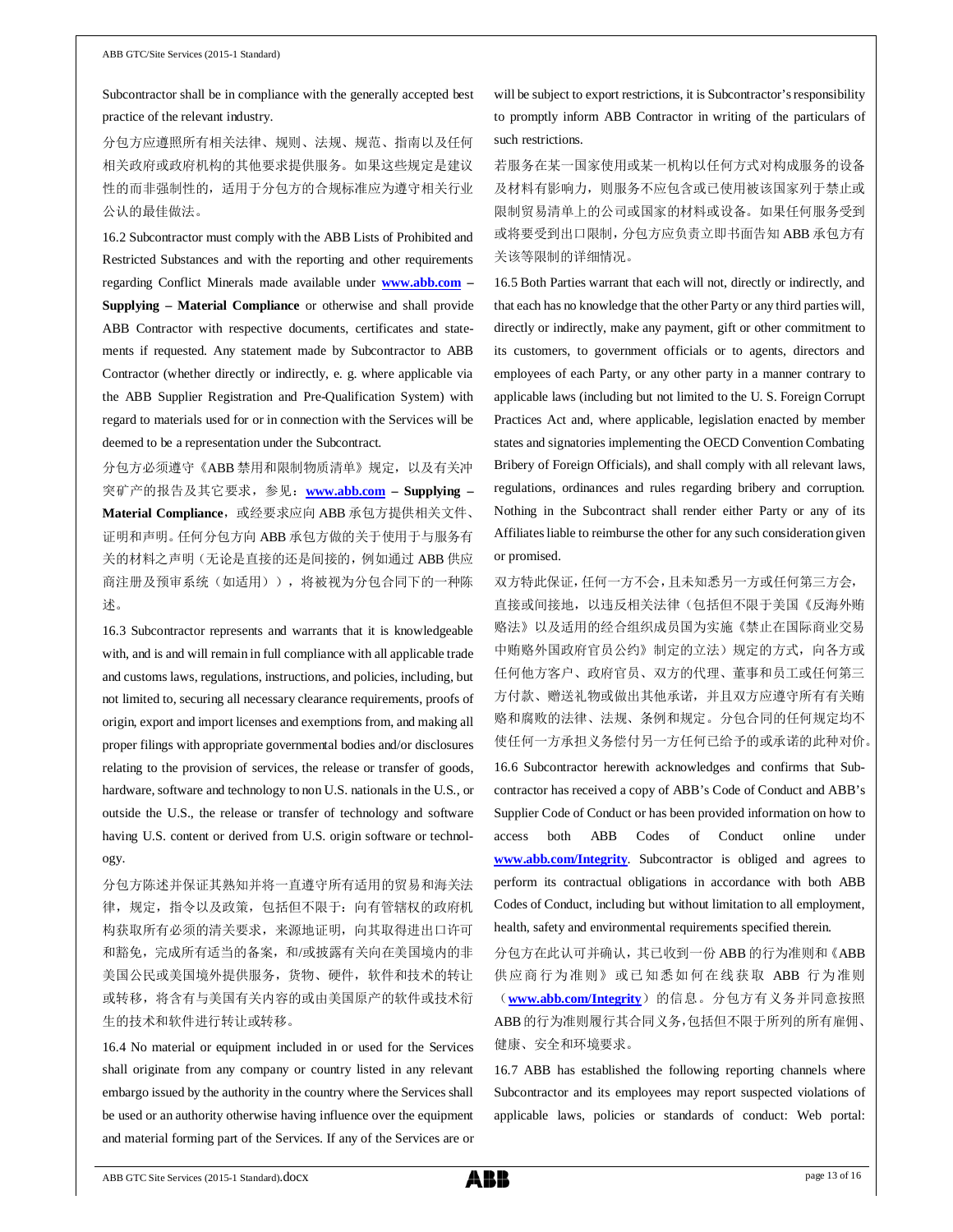**www.abb.com/Integrity – Reporting Channels**; telephone and mail address: specified on this Web portal.

ABB 已建立了如下报告渠道,分包方和其员工可以通过此渠道报 告可疑的违反适用的法律、政策或标准的行为:网址: **www.abb.com/Integrity – Reporting Channels**;电话和邮寄地址: 见网站。

16.8 Any violation of an obligation contained in this Clause 16 shall be a material breach of the Subcontract. Either Party's material breach shall entitle the other Party to terminate the Subcontract with immediate effect and without prejudice to any further right or remedies under such Subcontract or applicable law.

任何对第 16 条的义务的违反将是对分包合同的实质性违约。任何 一方实质性违约,另一方有权终止分包合同并立即生效,且不影 响其根据分包合同或适用的法律获得任何进一步的权利或救济。

16.9 Notwithstanding anything to the contrary contained in the Subcontract, Subcontractor shall, without any limitations, indemnify and hold harmless ABB Contractor from and against any liabilities, claim, proceeding, action, fine, loss, cost or damages arising out of or relating to any such violation of the above mentioned obligations and the termination of the Subcontract, or arising from export restrictions concealed by Subcontractor. With respect to export restrictions solely attributable to ABB Contractor's use of the Services, the now said commitment shall only apply to the extent Subcontractor has knowledge of or reasonably should have been aware of such use.

无论分包合同中有任何相关规定,分包方应无任何限制条件地赔 偿并使 ABB 承包方免受因其违反上述义务、终止分包合同, 或分 包方隐瞒出口限制而导致的或相关的任何责任、索赔、法律程序、 诉讼、罚款、损失、费用或损害。仅因 ABB 承包方使用服务导致 的出口限制,此种承诺仅限于分包方已知晓或合理应已知晓的使 用。

## **17. ASSIGNMENT AND SUBCONTRACTING** 转让和分包

17.1 Subcontractor shall neither novate nor assign, subcontract, transfer, nor encumber the Subcontract nor any parts thereof (including any monetary receivables from ABB Contractor) without prior written approval of ABB Contractor.

未经 ABB 承包方的事先书面批准,分包方不得代替、转让、分包、 转移或抵押分包合同或其任何部分(包括来自 ABB 承包方的任何 应收款)。

17.2 ABB Contractor may at any time assign, novate, encumber, subcontract or deal in any other manner with all or any of its rights or obligations under the Subcontract.

ABB承包方可随时将其分包合同项下的全部或任何权利或义务转 让、代替、抵押、分包或以其他方式进行交易。

## **18. NOTICES AND COMMUNICATION**

#### 通知和通信

Any notice shall (unless otherwise agreed upon) be given in the language of the Subcontract by sending the same by registered mail, courier, fax or by e-mail to the address of the relevant Party as stated in the Subcontract or to such other address as such Party may have notified in writing to the other for such purposes. E-mail and fax notices expressly require written confirmation issued by the receiving Party. Electronic read receipts may not under any circumstances be deemed as confirmation of notice. Electronic signatures shall not be valid, unless expressly agreed in writing by duly authorised representatives of the Parties.

任何通知都应(除非另行约定)以和分包合同相同的语言通过挂 号信、快件、传真或电子邮件的方式发送至分包合同中说明的相 关方的地址或该方以书面形式通知另一方的其他地址。电子邮件 和传真通知明确要求接收方的书面确认。电子回执在任何情况下 不能被视作通知确认函。除非双方正式授权代表通过书面形式明 确达成一致,否则电子签名应无效。

### **19. WAIVERS**

#### 弃权

Failure to enforce or exercise, at any time or for any period, any term of the applicable ABB GTC/Site Services or the Subcontract does not constitute, and shall not be construed as, a waiver of such term and shall not affect the right later to enforce such term or any other term herein contained.

在任何时间或任何期限未能实施或执行 ABB GTC/现场服务或分 包合同的任何条款,不构成且不应解释为放弃该条款,并且不影 响以后执行该条款或任何其他条款的权利。

### **20. GOVERNING LAW AND DISPUTE SETTLEMENT**

#### 管辖法律和争议解决

20.1 The Subcontract shall be governed by and construed in accordance with the laws of the country (and/or the state, as applicable) of ABB Contractor's legal registration, however under exclusion of its conflict of law rules and the United Nations Convention on International Sale of Goods.

分包合同应受 ABB 承包方注册国(和/或州,若适用)的法律管 辖并据其予以解释,《联合国国际货物销售合同公约》和其冲突 法规则不适用。

20.2 For domestic dispute resolution matters, whereby ABB Contractor and Subcontractor are registered in the same country, any dispute or difference arising out of or in connection with the Subcontract, including any question regarding its existence, validity or termination or the legal relationships established by the Subcontract, which cannot be settled amicably or by mediation, shall be submitted to the jurisdiction of the competent courts at the place of ABB Contractor's registration, unless other courts or arbitration are agreed in writing between the Parties.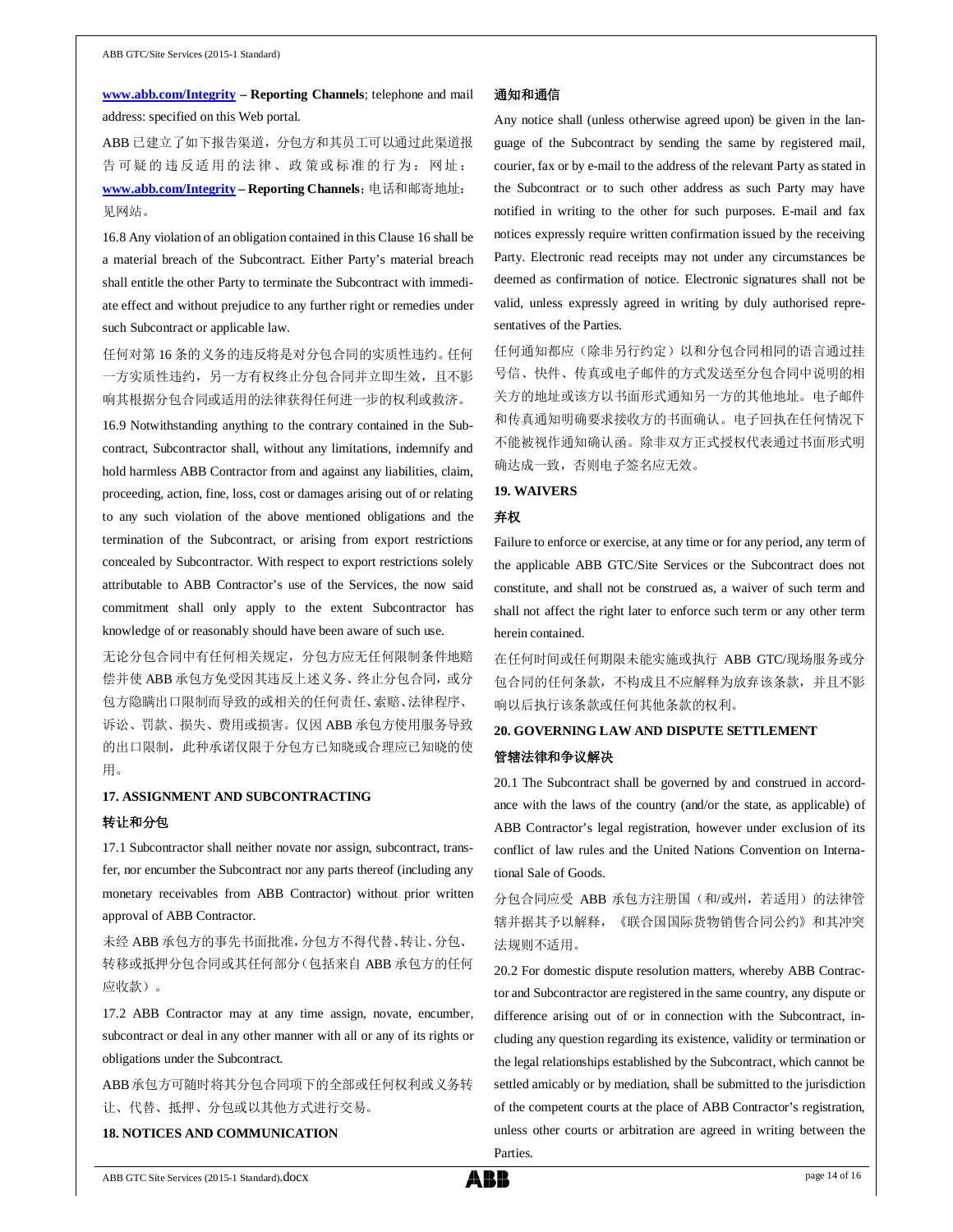对于在同一国家注册的 ABB 承包方和分包方所发生的国内争议 解决事宜,任何分包合同导致或与之相关的争议或差异,包括任 何关于其存在、有效性或终止或由此形成的法律关系的问题,如 果不能友好协商或调解解决,应提交 ABB 承包方注册地的管辖法 院进行判决,除非双方通过书面形式就其他法院或仲裁达成一致。 20.3 For cross border dispute resolution matters, whereby ABB Contractor and Subcontractor are registered in different countries, unless agreed otherwise in writing between the Parties, any dispute or difference arising out of or in connection with the Subcontract, including any question regarding its existence, validity or termination or the legal relationships established by the Subcontract, which cannot be settled amicably or by mediation, shall be finally settled under the Rules of Arbitration of the International Chamber of Commerce by three arbitrators appointed in accordance with the said Rules. The place of arbitration shall be the location where ABB Contractor is registered, unless otherwise agreed in writing. The language of the proceedings and of the award shall be English. The decision of the arbitrators shall be final and binding upon both Parties, and neither Party shall seek recourse to an ordinary state court or any other authority to appeal for revisions of the decision.

对于在不同国家注册的 ABB 承包方和分包方发生的跨国争议解 决事宜,除非双方另外通过书面形式达成一致,否则任何由分包 合同导致或与之相关的争议或差异,包括任何关于其存在、有效 性或终止或由此形成的法律关系的问题,如果不能友好协商或调 解解决,应按照《国际商会仲裁规则》由遵照该规则指定的三名 仲裁员进行最终裁决。仲裁地应为 ABB 承包方的注册地,除非另 外通过书面形式达成一致。仲裁程序和裁决语言应为英语。仲裁 员的裁决应是终局裁决,并对双方均具约束力。任何一方都不应 向普通州法院或任何其他权威机构上诉改变原裁决。

## **21. CONFIDENTIALITY, DATA SECURITY, DATA PROTECTION**

### 保密,数据安全,数据保护

21.1 Subcontractor shall:

### 分包方应

21.1.1 Unless otherwise agreed in writing, keep in strict confidence all ABB Contractor Data and any other information concerning ABB Contractor's or its Affiliates' business, its products and/or its technologies which Subcontractor obtains in connection with the Services to be provided (whether before or after acceptance of the Subcontract). Subcontractor shall restrict disclosure of such confidential material to such of its employees, agents or subcontractors or other third parties as need to know the same for the purpose of the provision of the Services to ABB Contractor. Subcontractor shall ensure that such employees, agents, subcontractors or other third parties are subject to and comply with the same obligations of confidentiality as applicable to Subcontractor and shall be liable for any unauthorized disclosures;

除非另行书面约定,分包方对其获得的所有关于服务(无论是接 受分包合同之前或之后)的 ABB 承包方数据和其他任何关于 ABB 承包方或其关联公司业务、产品和/或技术的信息进行严格保密。 分包方应对因向 ABB 承包方提供服务之目的而需知晓此类保密 材料的分包方的员工、代理或分包商或其他第三方限制披露此类 保密材料。分包方应保证这些员工、代理或分包商或其他第三方 遵守和符合适用于分包方的同样的保密义务,并应对任何未经授 权的披露负责;

21.1.2 Apply appropriate safeguards, adequate to the type of ABB Contractor Data to be protected, against the unauthorised access or disclosure of ABB Contractor Data and protect such ABB Contractor Data in accordance with the generally accepted standards of protection in the related industry, or in the same manner and to the same degree that it protects its own confidential and proprietary information – whichever standard is higher. Subcontractor may disclose confidential information to "Permitted Additional Recipients" (which means Subcontractor's authorised representatives, including auditors, counsels, consultants and advisors) provided always that such Permitted Additional Recipients sign with Subcontractor a confidentiality agreement with terms substantially similar hereto or, where applicable, are required to comply with codes of professional conduct ensuring confidentiality of such information;

使用足以保护 ABB 承包方数据的合适的保护措施防止未经授权 的获取或披露 ABB 承包方数据,根据相关行业通常接受的保护标 准保护 ABB 承包方数据,或与保护其自有保密和专有信息相同方 式和相同程度保护数据-以较高标准为准。分包方可向"例外许可 接收者"(指分包方授权的代表,包括审计师、顾问、咨询师和 提供建议者)披露保密信息,前提为此种例外许可接收者与分包 方签署条款与本合同实质相似的保密协议,或须遵守确保信息保 密的专业行为准则(如适用);

21.1.3 Not (i) use ABB Contractor Data for any other purposes than for providing the Services, or (ii) reproduce the ABB Contractor Data in whole or in part in any form except as may be required by the respective contractual documents, or (iii) disclose ABB Contractor Data to any third party, except to Permitted Additional Recipients or with the prior written consent of ABB Contractor;

不应(i)为非提供服务之目的使用 ABB 承包方数据; 或(ii) 以任何 形式全部或部分复制 ABB 承包方数据,除非该等复制是履行相关 合同文件所需的;(iii) 向任何第三方披露 ABB 承包方数据, 向例 外许可接收方披露和 ABB 承包方事先书面同意除外;

21.1.4 Install and update at its own costs required adequate virus protection software and operating system security patches for all computers and software utilized in connection with providing the Services;

自担费用为与提供服务有关的所有电脑和软件安装和更新所需的 足够的病毒防护软件和操作系统安全补丁;